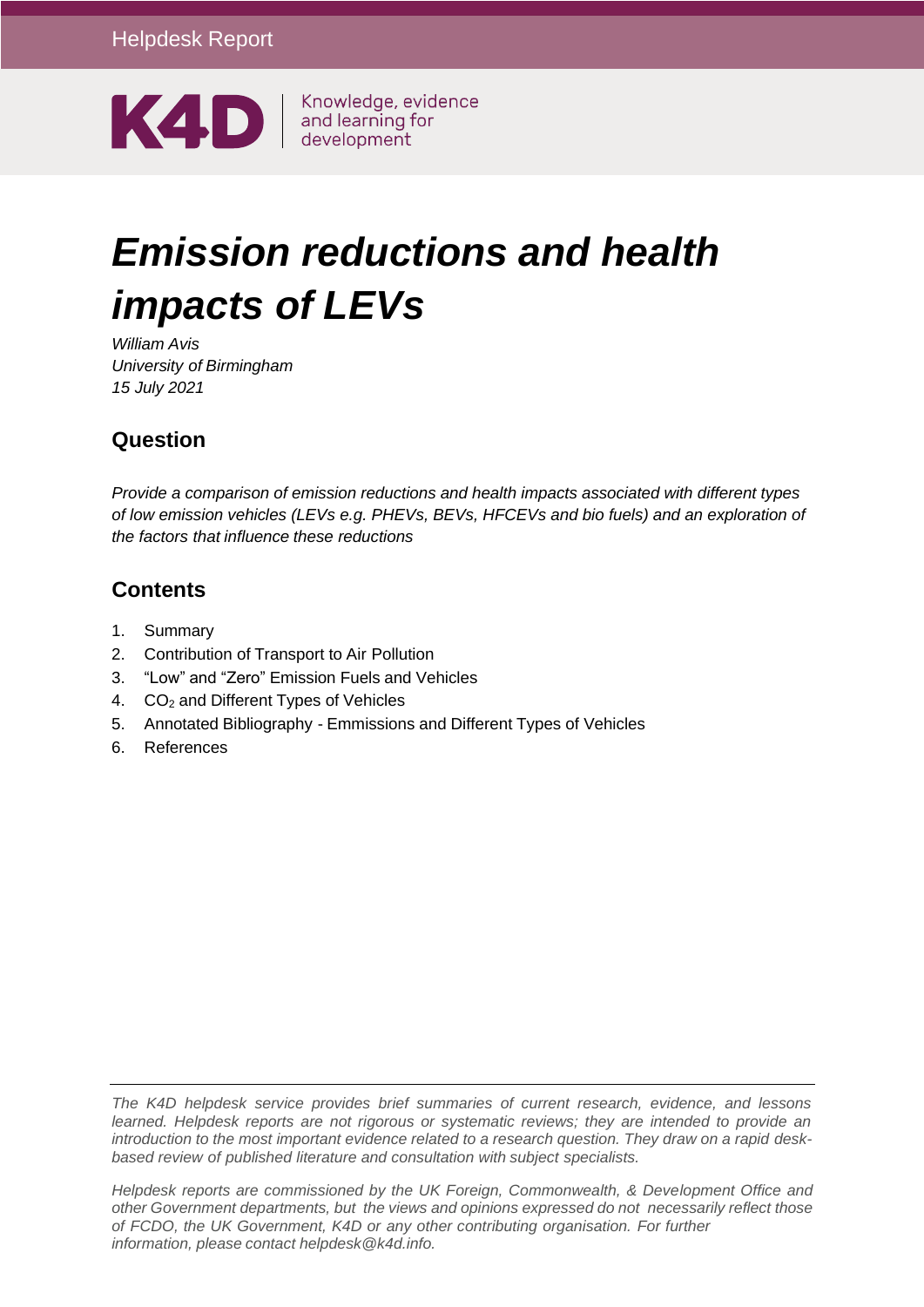# <span id="page-1-0"></span>**1. Summary**

This rapid literature review summarises evidence on *Emission reductions and health impacts of Low and Zero Emission Vehicles (LEVs and ZEVs)*. The review found a disparate but emerging evidence base derived from studies exploring the issue in a range of settings (predominantly high and middle income countries). The evidence base provides a mixed and complex picture given the heterogeneity of methodological approaches and contextual analyses to assessing reductions and health impacts. The report found a focus on carbon emission reduction and less evidence on other emissions. Given the above, evidence has been collected and presented in an annotated bibliography. A note of caution should be raised when drawing lessons from particular studies, with findings influenced by a range of contextual factors. This review should be read alongside an earlier study that explored **Electric Vehicle Uptake and Health.** The report is structured as follows:

- Section 2 provides an overview of the contribution of transport to air pollution
- Section 3 provides an overview of different types of "Low" and "Zero" Emission Fuels and Vehicles
- Sections 4 provides an overview of  $CO<sub>2</sub>$  and different types of vehicles
- Section 5 provides an annotated bibliography that explores emissions and different types of vehicles

Key messages from the report are as follows:

**Road transport is a major source of air pollution that harms human health and the environment.** The contribution of transport to urban air pollution has been evidenced by a wide body of research. Vehicles emit a range of pollutants including nitrogen oxides (NOx) and particulate matter (PM). The transport sector also accounts for over 20% of global carbon dioxide  $(CO<sub>2</sub>)$  emissions.

**Efforts to develop emission standards for vehicles alongside technological advances have significantly reduced the impact of vehicular emissions**, though in some settings, air pollution levels continue to exceed guideline amounts. The EU, for example, has set limit values for the maximum amount of air pollution citizens should breathe.

Technological advances have seen the development of a range of vehicles/fuel types that have attempted to address some of the emissions related to transport. These include:

- **Hydrogen fuel cells:** Fuel cell electric vehicles (FCEV) that run on compressed hydrogen are considered zero emission vehicles in EU legislation, only emitting water. However, the technology remains expensive.
- **Sustainable advanced biofuels:** For passenger cars the drop-in options that can be blended to fossil fuels in current vehicles are different types of bioethanol and biodiesel. Starch and sugar crops are typically grown on agricultural land for the production of bioethanol or biomethane, also result in indirect land-use change.
- **Electrofuels (synthetic diesel and petrol)** are electricity based gaseous or liquid fuels which can be used in internal combustion engines, in the form of synthetic petrol or synthetic diesel. They would only have meaningful climate benefits if strict sustainability criteria are observed throughout the production process.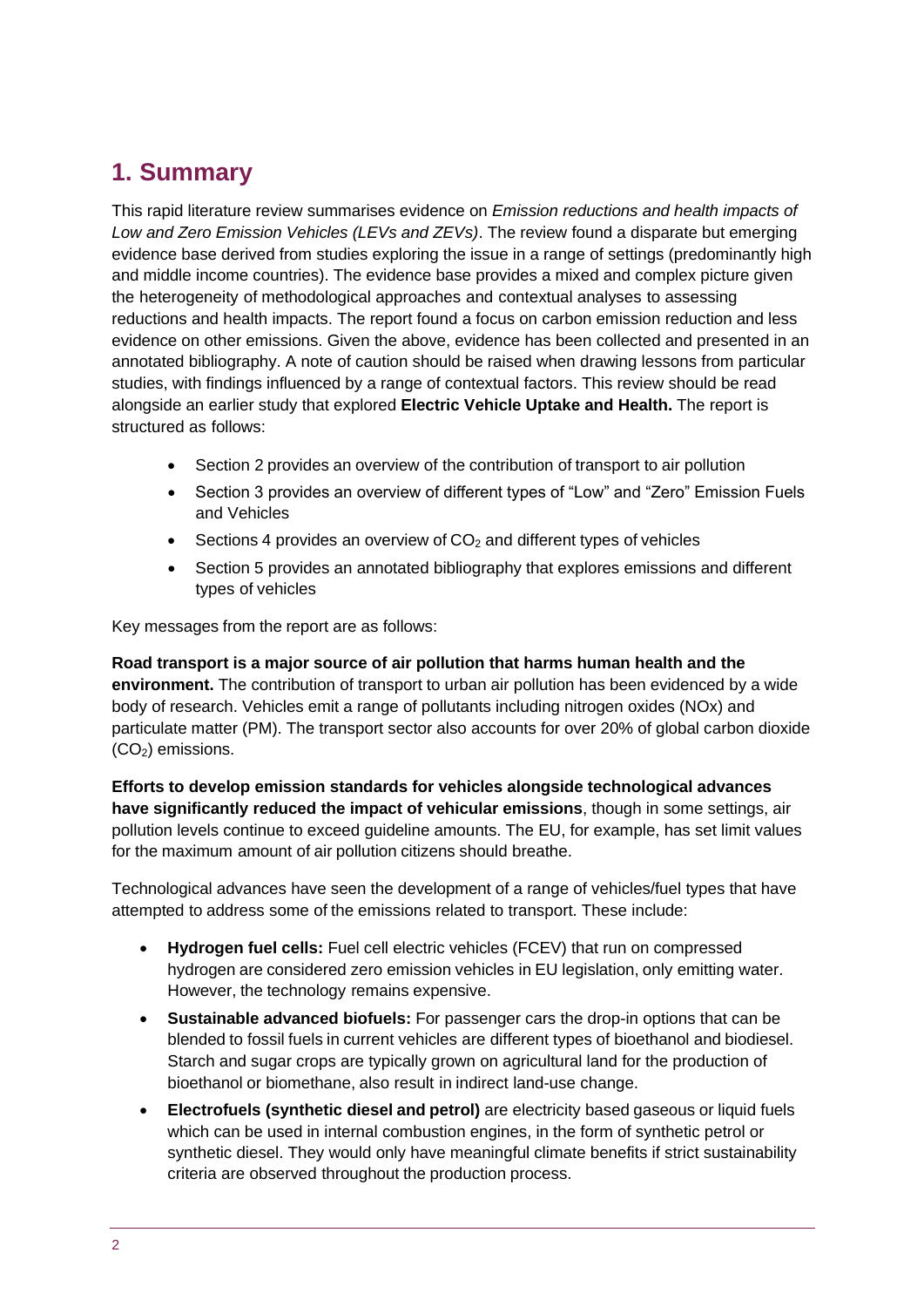- **Battery electric vehicles (BEVs) are considered the most promising and optimal zero** emission technology to decarbonise car fleets: they have zero exhaust, GHG, air pollutant or noise emissions, are the most efficient option considering the power needed to directly charge the battery, and are cost-competitive in some markets given low running and maintenance costs.
- **Other -** There are also various transitional and combined solutions available. Plug-in hybrids (PHEV) are regarded as the main transition technology from Internal Congestion Engine Vehicles (ICEV) to full EV. PHEVs may have a brief role to play as a transitional technology, but they are ultimately unable to deliver zero emission mobility and cannot be relied upon for longer term decarbonisation.

A number of factors influence the emission reduction potential of vehicles these include:

- **To assess full environmental impact of different technologies, we need to consider all emissions that occur in the whole energy supply chain.** Total GHG emissions of vehicles are dependent on energy used in cars. The total carbon intensity of grid electricity is dependent on the emissions caused during fuel upstream production, fuel combustion at power plants, and the electricity losses in transmission and distribution. Performance of different technologies thus varies from country to country.
- **The source of electricity influences the carbon reduction potential of different types of vehicles.** Where electricity is derived predominantly from coal power stations the potential impact of EVs is significantly reduced when compared to those grids where electricity is generated from renewable sources.
- Despite this, studies have shown that **Small EVs have the lowest carbon footprint of travel compared to other light duty vehicles.**
- **There exists a relationship between weight and non-exhaust PM emission factors**. EVs are often heavier than equivalent ICEVs. As a result, total  $PM_{10}$  emissions from EVs were found to be equal to those of modern ICEVs. PM<sub>2.5</sub> emissions were only 1-3% lower for EVs compared to modern ICEVs<sup>1</sup>.
- **Different alternative fuels will have variable impacts, for example biofuels blends would have a beneficial effect on particulate matter (PM2.5) emissions reduction but an overall negative effect on nitrogen oxides (NOx) emissions**.
- **Comparison between different types of vehicle show that EVs in some contexts and with existing national grids would produce an average of 7% more GHG emissions than HEVs** over the same distance. However, they will produce an average of 19% less GHG emissions than the ICEVs. Overall, the GHG emissions produced through the usage of EVs are substantial based on the well-to-wheel analysis, as the environmental profile of EVs is linked with the national grid. in order to accrue the benefit of EVs in terms of climate change and global warming mitigation, modernisation and transformation of national grids is required.

<sup>1</sup>Particulates – also known as atmospheric aerosol particles, atmospheric particulate matter, particulate matter (PM), or suspended particulate matter (SPM) – are microscopic particles of solid or liquid matter suspended in the air.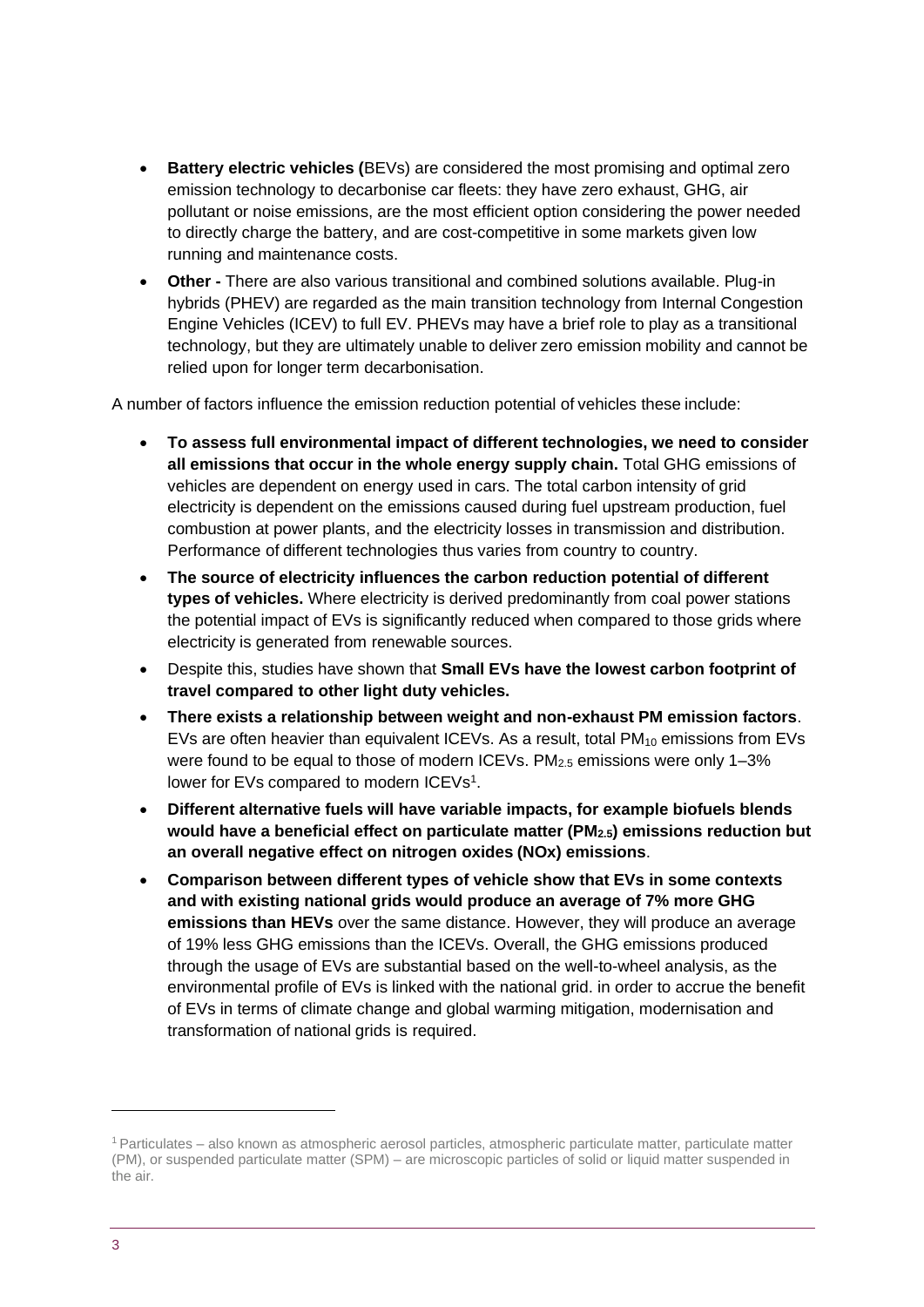- **As vehicle exhaust emissions have decreased, non-exhaust emissions have become relatively more important**. In particular, PM emitted from tyre and brake wear is now comparable to exhaust emissions. BEVs and ICE vehicles can have different emission levels. Tyre wear is a function of many factors: heavier BEVs are expected to give more tyre wear PM emissions while brake wear PM emissions can be lower on electrified vehicles, which use regenerative braking.
- **In terms of recent EURO class emission trends, NO and NOx emissions decrease from EURO 5 to EURO 6 for nearly all vehicle categories.** Interestingly, taxis show a marked increase in NO<sub>2</sub> emissions from EURO 5 to EURO 6. Perhaps most concerning is a marked increase in PM emissions from EURO 5 to EURO 6 for HGVs.
- **Analysis revealed that EVs running in the Malaysian electricity mix will, on average, produce at least 6.4% to 7.9% more GHG emissions (g CO<sup>2</sup> e.q.) than HEVs at the same distance. However, they will produce an average of 16 –22.5% fewer GHG emissions than the ICEVs.**

# <span id="page-3-0"></span>**2. Contribution of Transport to Air Pollution**

The contribution of transport to urban air pollution has been evidenced by a wide body of research, see for example (Jiao et al., 2020). Road transport is a major source of air pollution that harms human health and the environment. Vehicles emit a range of pollutants including nitrogen oxides (NOx) and particulate matter (PM). The transport sector also accounts for over 20% of global carbon dioxide  $(CO<sub>2</sub>)$  emissions (Ritchie, 2020). Sustained effort has been made to establish emission standards to reduce the impact of transport (particularly road transport) on public health and explore how technological advances can support a transition to a greener, healthier, carbon-free transport system e.g. Ghaffarpasand et al., (2020). Efforts to develop emission standards for vehicles alongside technological advances have significantly reduced the impact of vehicular emissions, though in some settings, air pollution levels continue to exceed guideline amounts. This is particularly the case in the global south where the import of older, more polluting vehicles is common.

#### **Human exposure to transport-related air pollutants**

Exposure to transport-related air pollution varies according to area and population group, dependent on length of stay and activities in polluted areas. Studies have shown that exposure concentrations are higher near busy roads when compared with background measurement sites (see Pope et al., 2018). Exposures can also be significant inside vehicles with primary exhaust gases where PM are often recorded at elevated levels. Patterns of exposure are complex and vary, depending on pollutant and behaviour of the particular population groups. Further to this, the intake of pollutants differs among drivers, bicyclists and pedestrians. Finally it is also important to note that it is difficult to separate exposure to transport-related air pollution from exposure to the pollution from other sources (Krzyzanowskiet et al., 2005).

Despite this complexity, evidence from a range of epidemiological and toxicological studies illustrates that transport-related air pollution affects a number of health outcomes. Pollution contributes to increased risk of death, particularly cardiopulmonary causes, and increases the risk of non-allergic respiratory symptoms and disease (Krzyzanowskiet et al., 2005).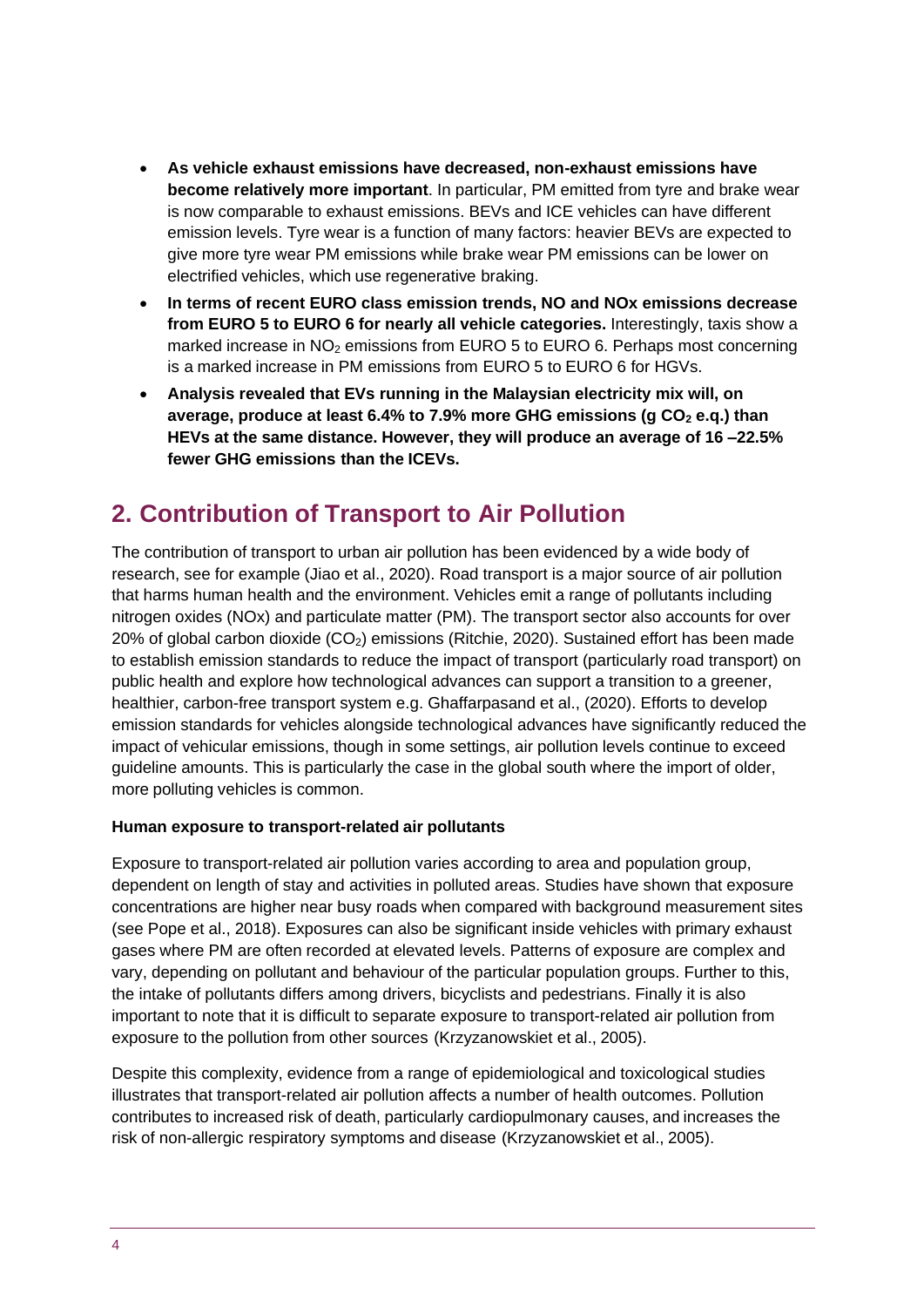Studies also indicate an increased risk of various types of cancer in people with prolonged exposure to transport-related air pollution. One such example is occupational exposure (e.g. professional drivers and railway workers), which has been shown to increase the incidence of (and mortality from) lung cancer. Evidence has also reported adverse effects on pregnancy, as foetuses are considered susceptible to a variety of toxicants present in transport -related air pollution. Birth outcomes, such as an increase in post-neonatal infant mortality, and a decrease in male fertility may also be affected by transport-related air pollution (Krzyzanowskiet et al., 2005).

The WHO have identified airborne particulates as a Group 1 carcinogen. Particulates are the most harmful form of air pollution due to their ability to penetrate deep into the lungs, blood streams and brain, causing health problems including heart attacks, respiratory disease, and premature death. Raaschou-Nielsen et al (2013) conducted a study involving 312,944 people in nine European countries and concluded that there was no safe level of particulates and that for every increase of 10 μg/m3 in PM10, the lung cancer rate rose 22% [95% CI 1·03–1·45]. The smaller PM<sub>2.5</sub> were particularly deadly, with a 18% increase in lung cancer per 5  $\mu$ g/m3 ([CI 95 % 0·96–1·46]) as it can penetrate deeper into the lungs.

### **Emission Standards**

A range of emission standards for vehicles have been developed at national and regional levels to reduce levels of air pollution and improve health. The EU, for example, has set limit values for the maximum amount of air pollution citizens should breathe. Despite these standards, many urban populations are still exposed to levels of nitrogen dioxide  $(NO<sub>2</sub>)$  and PM that exceed acceptable limits. The first European exhaust emissions standard for passenger cars was introduced in 1970. These were amended in 1992 when the 'Euro 1' standard accompanied the fitting of catalytic converters to petrol cars to reduce carbon monoxide (CO) emissions. The latest standard, 'Euro 6', applies to new type approvals from September 2014 and all new cars from September 2015 and reduces some pollutants by 96% compared to the 1992 limits. The Euro 6 test became more stringent from September 2017 with the addition of an extended on-road emission test known as Real Driving Emissions or RDE. Other countries have also developed emission standards (see Continental-Automotive, 2019 for an overview of EU, US, China, Japan, South Korea, India and Brazil)<sup>2</sup>.

<sup>2</sup> [https://www.continental-automotive.com/getattachment/8f2dedad-b510-4672-a005-](https://www.continental-automotive.com/getattachment/8f2dedad-b510-4672-a005-3156f77d1f85/EMISSIONBOOKLET_2019.pdf) [3156f77d1f85/EMISSIONBOOKLET\\_2019.pdf](https://www.continental-automotive.com/getattachment/8f2dedad-b510-4672-a005-3156f77d1f85/EMISSIONBOOKLET_2019.pdf)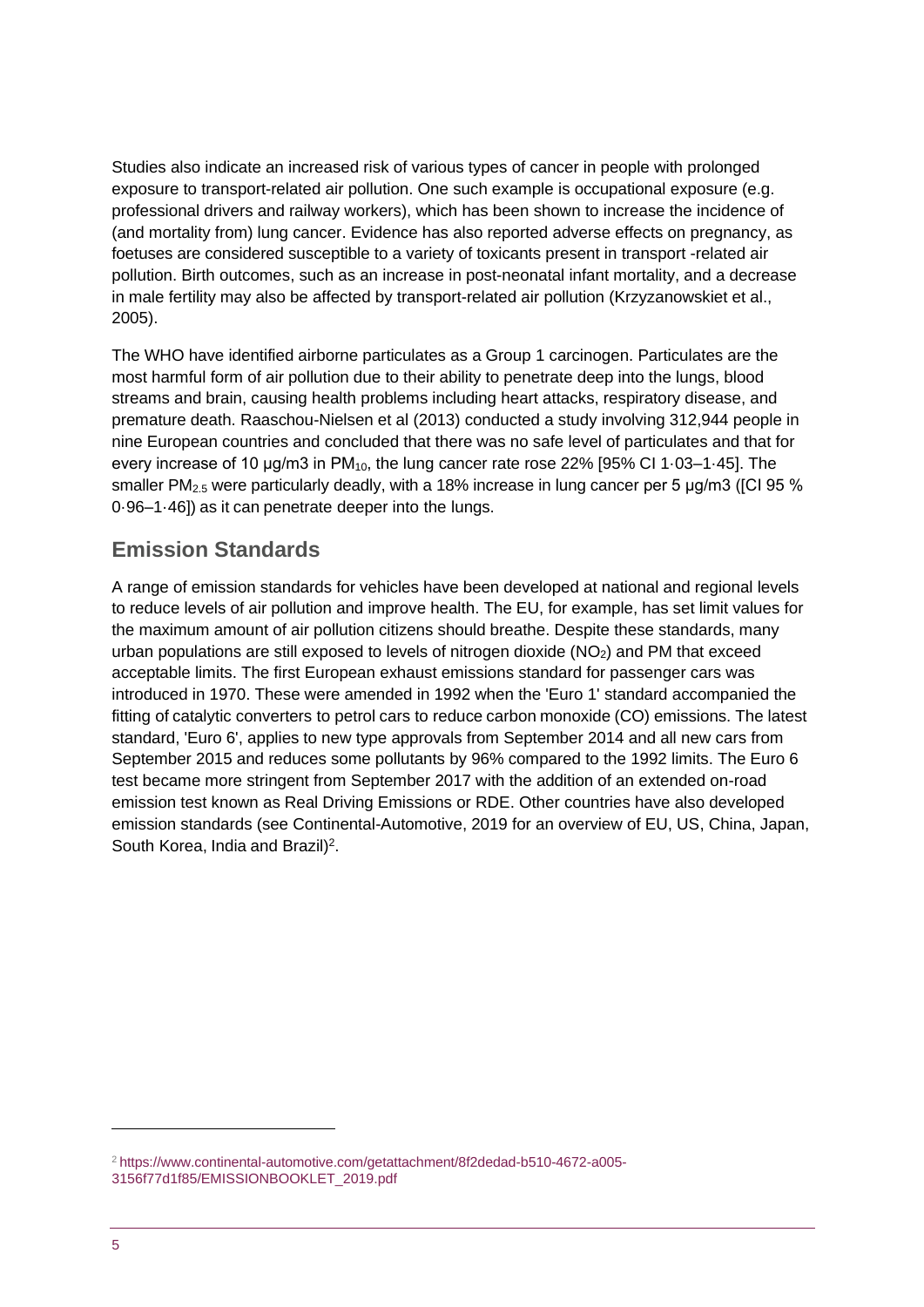

*Figure 1: Limits to improve air quality and health*

*Source: Author's own, using data from [https://www.theaa.com/driving-advice/fuels](https://www.theaa.com/driving-advice/fuels-environment/euro-emissions-standards)[environment/euro-emissions-standards](https://www.theaa.com/driving-advice/fuels-environment/euro-emissions-standards)*

# <span id="page-5-0"></span>**3. "Low" and "Zero" Emission Fuels and Vehicles**

Alongside the development of emission standards for existing Internal Combustion Engine Vehicles (ICEVs), new fuel types and vehicle configurations have emerged that are heralded as potential solutions to the issue of emissions. Some of the most prominent of these are presented below. Whilst various technological advances have received mixed reviews from academics to date, few studies have directly compared emission reductions of vehicles in real world settings. The below is drawn from Transport and Environment (2018).

### **Hydrogen Fuel Cells**

Fuel cell electric vehicles (FCEV) that run on compressed hydrogen are considered zero emission vehicles in EU legislation, only emitting water. Fuel cells convert hydrogen to electricity, which in turn powers an electric motor. FCEV have longer range than BEVs (with ranges similar to conventional cars) and require less frequent re-filling. There are several reasons why manufacturers have not been pursuing this technology (Transport & Environment, 2018: 15):

- the technology remains expensive. With limited models available. Limited choice and persisting safety concerns mean that it is unlikely to drop significantly.
- producing hydrogen by electrolysis and converting it into electricity in the fuel cell requires large amounts of energy, making the technology inefficient, and comparatively expensive. FCEVs requires 2 to 3 times more energy to run when compared to battery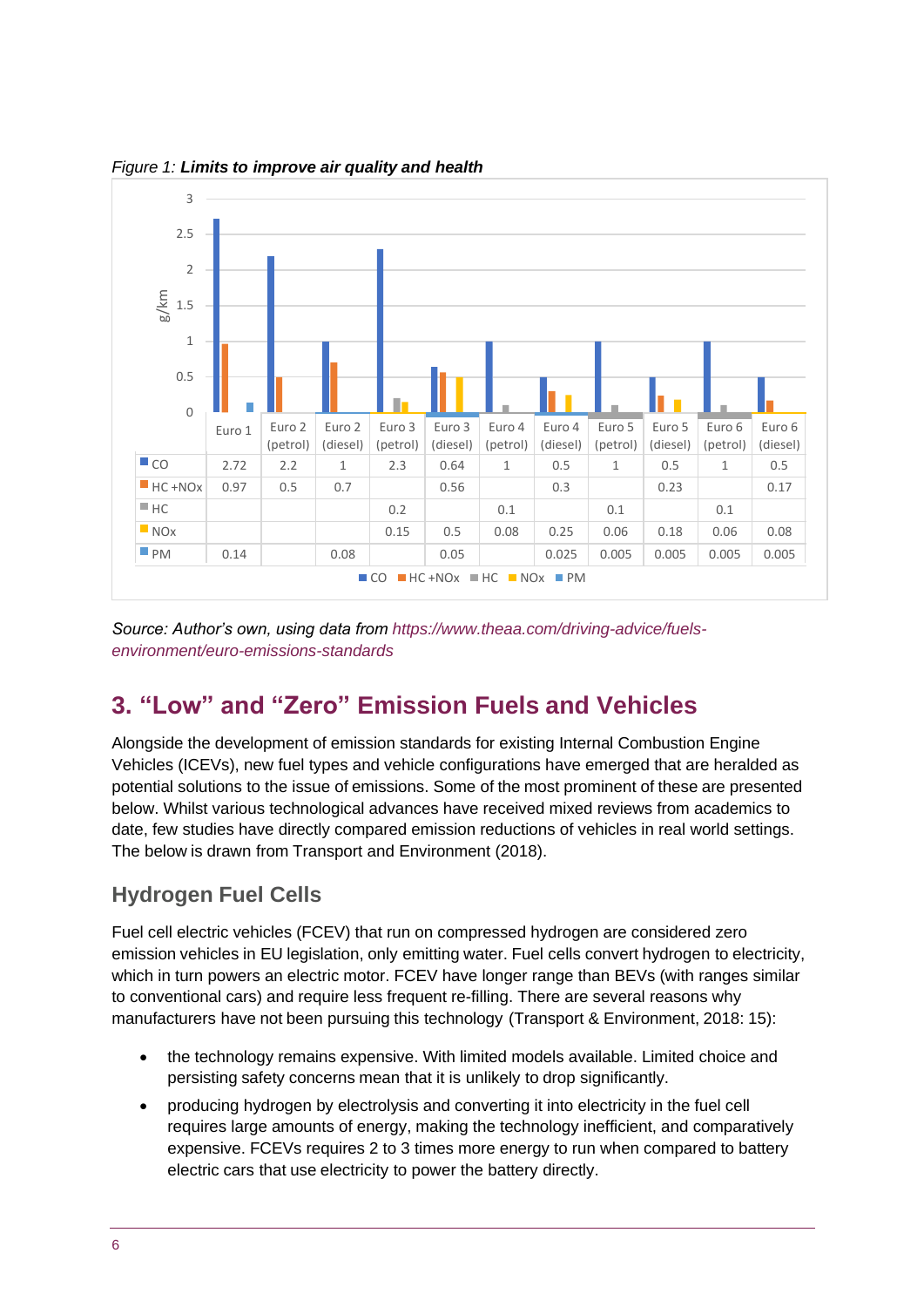• hydrogen largely comes from fossil fuel processes, derived either via steam methane reforming or coal gasification. Making "green" hydrogen from renewables is possible by water electrolysis but only a small amount of hydrogen is produced this way (<10%) largely because it is more expensive. The additional electricity required for hyd rogen could slow down the decarbonisation of the grid because of the higher demand.

### **Sustainable Advanced Biofuels**

Biofuels according to EU legislation are "liquid or gaseous fuels produced from biomass". A biofuel can be ethanol, methanol, fatty acid methyl ester (FAME), hydro treated vegetable oil (HVO) or biomethane (either compressed or liquefied). These biofuels can also be split into generations of biofuels, first generation (or conventional) being produced from sugars, starch crops, or vegetable oils, and advanced biofuels that are produced from wastes, residues or novel feedstock's such as algae. Biofuels are usually blended into fossil fuels in low proportions without the need to modify engine technology (Transport & Environment, 2018: 15-16).

For passenger cars the drop-in options that can be blended to fossil fuels in current vehicles are different types of bioethanol and biodiesel. Biomethane can be used to substitute in compressed natural gas (CNG) cars. First generation vegetable oil-based biodiesel is not a decarbonisation option as when both direct and indirect emissions are taken into account, all biodiesels have higher greenhouse gases than fossil-derived diesel. This is due to indirect land-use change (ILUC) emissions. Palm oil, is the second largest feedstock for biodiesel in the EU (31%), and has significant ILUC emissions due to tropical deforestation and peatland drainage. Starch and sugar crops (e.g. maize or sugar beet) are typically grown on agricultural land for the production of bioethanol or biomethane, also resulting in ILUC.

In T&E's 2050 series, sustainable advanced biofuels based on wastes and residues were analysed in more detail, but their potential contribution is finite as the sustainable feedstock's are limited. The maximum potential of advanced biofuels in road transport is also very much dependant on the other sectors potentially using the same raw materials or fuels (Transport & Environment, 2018: 15-16).

### **Electrofuels: Synthetic Diesel and Petrol**

Electrofuels, also known as power-to-liquid or power-to-gas, are electricity based gaseous or liquid fuels which can be used in internal combustion engines, in the form of synthetic petrol or synthetic diesel. They would only have meaningful climate benefits if strict sustainability criteria are observed throughout the production process. Key factors determining sustainability are:

- the source of electricity:
- the source of  $CO<sub>2</sub>$  (it should be air capture);
- and impacts on land and water.

Electrofuels are not considered a credible or cost-effective solution to decarbonise road transport. This is because the production of electrofuels is inefficient and costly. To fuel Europe's car fleet after applying the demand reduction with electrofuels would require adding 2619 TWh to EU electricity generation (equivalent to 81% of generation in 2015) and this additional electricity would have to be zero carbon (Transport & Environment, 2018: 16).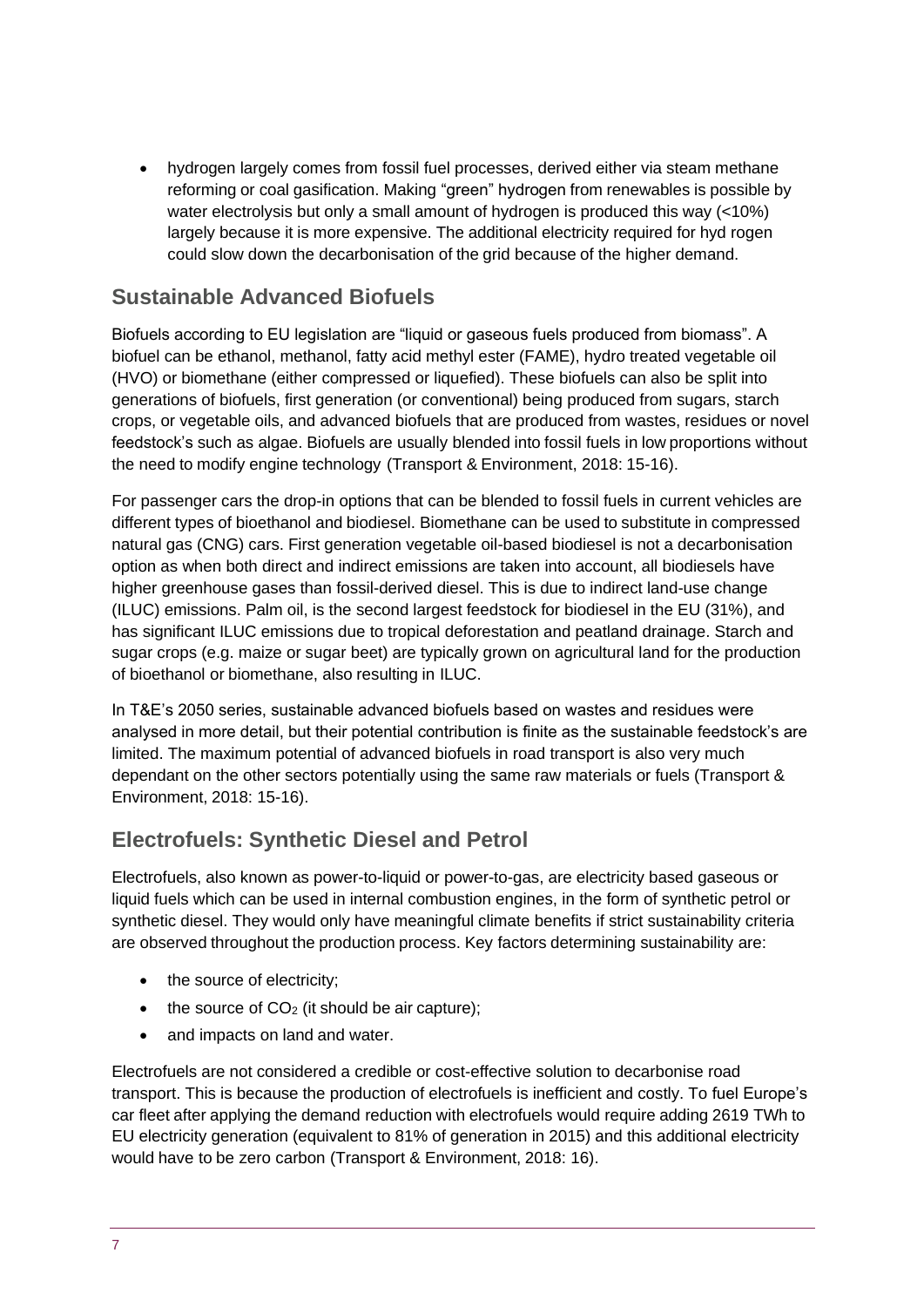# **Battery Electric**

Battery electric vehicles (BEV) have seen technology improvement and cost reduction in recent years, recording a circa 35% increase in sales across Europe in 2018. BEVs are considered the most promising and optimal zero emission technology to decarbonise car fleets: they have zero tailpipe, GHG, air pollutant or noise emissions, are the most efficient option considering the power needed to directly charge the battery, and are cost-competitive in some markets (on the total cost of ownership basis) given their low running and maintenance costs (Transport & Environment, 2018: 17).

The largest part of BEV life-cycle  $CO<sub>2</sub>$  emissions comes from charging, i.e. its use phase, which will improve as the electricity sectors decarbonises. A BEV is considerably cleaner than a comparable diesel car over its lifetime, even in EU member states with carbon-intensive grids.

Charging issues (lack of charging infrastructure, range anxiety) will be resolved as the number of BEVs on the road increases and the business case for infrastructure providers improves. Innovative solutions are emerging, e.g. street light posts being converted to chargers. Fast charging is important for interurban trips and to deal with range anxiety. Fast charging networks of up to 350 kW are being developed which means that a BEV with a 100 kWh battery (range of more than 500 km) could be fully charged in around 15 minutes. The impact from the increasing BEV fleet is manageable: studies have shown that, if managed properly, electric cars are not a burden on the electricity grid. If smart charging and vehicle-to-grid technology is rolled-out, BEVs can provide flexibility services and an opportunity to incorporate more renewables and avoid clean electricity curtailment (Transport & Environment, 2018: 17).

Concerns have also been raised around environmental and ethical considerations stemming from mining materials needed for batteries, (e.g. cobalt and lithium). Issues around transparency and accountability in global supply chains, are required. Innovation in battery manufacturing will also support the use of less cobalt and moves to cobalt-free solid-state batteries. Repurposing and recycling of batteries will increase availability of secondary materials and improve CO<sub>2</sub> balance of battery manufacturing.

### **Other**

There are also various "transitional" and combined solutions available to decarbonise the car fleet. Plug-in hybrids (PHEV) are regarded as the main transition technology from ICE to full EV; they have a small battery with a limited electric range and an internal combustion engine. On the road most PHEVs have relatively high average emissions of around 120g/kml, but as the electric range and battery capacity increase, evidence suggests the real world emissions fall sharply. Popularity among policy-makers stems from the fact that they do not disrupt the automotive supply chain to the same degree as a complete transition to BEVs and require around 20% more people to build each vehicle. However, plug-in hybrid technology where the ICE is running on fossil fuels will never be zero emission and the emissions per kilometre largely depends on drivers charging behaviour. Having two different powertrains in the one vehicle tends to result in a higher purchase price than either a full ICE of BEV. Thus, PHEVs may have a brief role to play as a transitional technology, but they are ultimately unable to deliver zero emission mobility and cannot be relied upon for longer term decarbonisation (Transport & Environment, 2018: 18).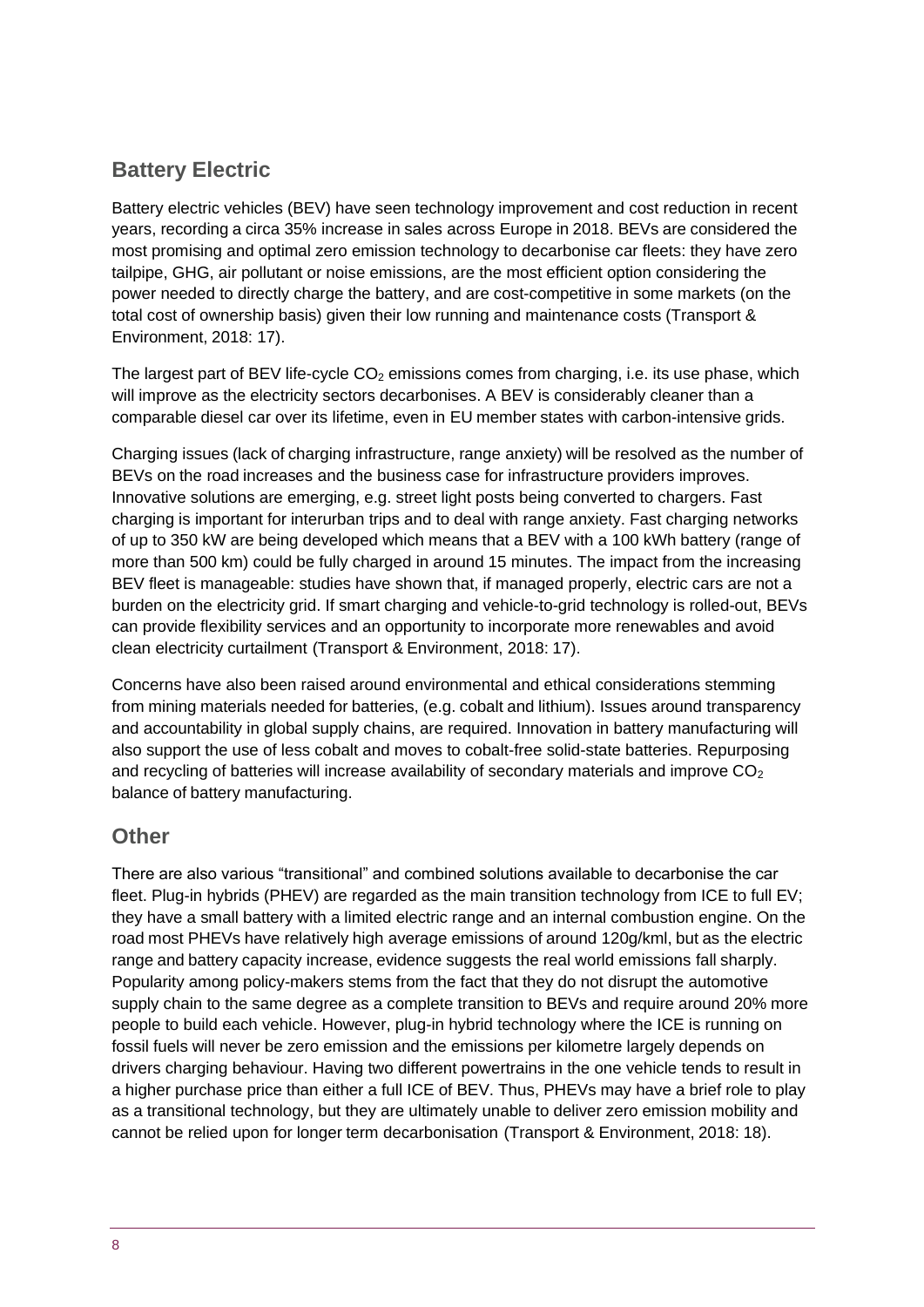Dual fuel cell-battery vehicles are another approach (even though most fuel cell cars already have an auxiliary battery). In this case, the BEV would have larger battery giving greater autonomy, and use an on board hydrogen fuel cell as a range extender. As noted above for PHEVs, combining two drivetrains in one vehicle increases cost. With positive developments in battery density, costs, and lifetime, and because of the aforementioned limitations of hydrogen fuel cell technology, this solution does not at this time appear to be economically viable (Transport & Environment, 2018: 18).

Finally, a PHEV could be run on synthetic fuel (or power-to-liquid, PtL). The inhibitive costs and inefficiencies aside. PHEVs operating on PtL would still emit pollutants (NOx and PM) at the tailpipe (Transport & Environment, 2018: 18).

#### *Figure 2: Efficiency of different passenger cars technology pathways based on renewable electricity*

This Figure has been removed for copyright reasons. The figure can be viewed at [\(https://www.transportenvironment.org/wp](https://www.transportenvironment.org/wp-content/uploads/2021/07/2050_strategy_cars_FINAL.pdf)[content/uploads/2021/07/2050\\_strategy\\_cars\\_FINAL.pdf\)](https://www.transportenvironment.org/wp-content/uploads/2021/07/2050_strategy_cars_FINAL.pdf)

*Source: Transport and Environment, 2018: 19*

### **Electric Vehicles and Air Pollution**

When considering EVs, it is important to note that non-exhaust vehicle emissions arise irrespective of the fuel source (conventional fuel, electric, fuel-cell, hydrogen, etc.). As such it is important to consider the displacement of emissions from the vehicle to further up the energysupply chain, .e.g. an electricity generating facility, depending on the source of the electricity.

As illustrated below, the generation of electricity used to both charge EVs, as well as in the manufacturing process accounts for a significant percentage of emissions related to EVs. ICCT (2018) comment that increased renewable energy and more efficient power plants will support the decarbonisation potential of EVs. According to ICCT (2018: 6-7), "the carbon intensity of electricity is expected to drop by more than 30% by 2030 in most markets that still have relatively high fossil fuel combustion".

#### *Image 1: Schematic of different types of Electric Vehicles (EVs) and their sources and consumption of energy and emission from tailpipe and energy generation*

This image has been removed for copyright reasons. The image can be viewed at (<https://doi.org/10.1016/j.atmosenv.2018.04.040>)

#### *Source: Requia et al., 2018: 66*

A further consideration is that as tailpipe emissions are either reduced or eradicated by EVs, the impact of non-exhaust emissions associated with usage becomes important. As noted by the UK Governments Air Quality Expert Group (2019), non-exhaust emissions from road traffic contribute to airborne concentrations of both fine and coarse particles and that estimates from the National Atmospheric Emissions Inventory indicate that the emissions from brake wear, tyre wear and road surface wear collectively now exceed those from the exhaust of the UK vehicle fleet.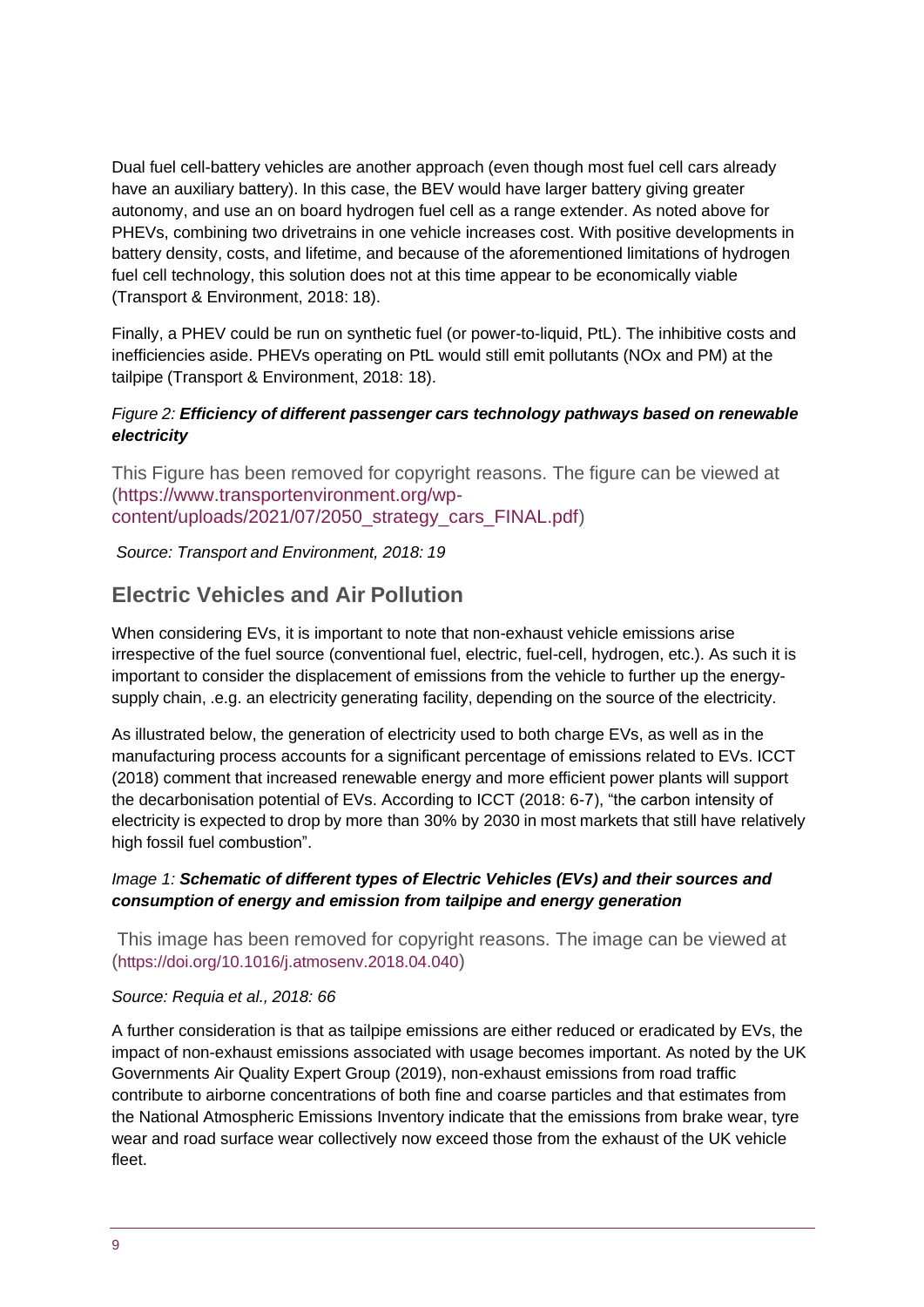#### **Pollution and EVs**

**Particles**: Energy generation accounts for a significant amount of PM emissions from EVs. However, with the introduction of renewable energy into the grid, non-exhaust PM emissions (e.g., brake, tyre wear) may become the main source of PM. Some studies have shown that fleet electrification has a limited contribution in reducing non-exhaust emissions. In some cases, EVs can increase non-exhaust emissions (Timmers & Achten, 2016). The important factor here is vehicle weight (Requia et al., 2018). Non-exhaust particles arise from a range of vehicle-related sources. The main contributors are the following (see also footnote on regenerative brakes<sup>3</sup>):

- **Brake wear**. Via the application of pressure to the braking system, the frictional process causes abrasion both of the brake pad and of the surface of the disc or drum leading to the release of particles.
- **Tyre wear**. Tyres are abraded through use, which leads to release of quantities of small rubber particles covering a wide range of sizes. Smaller abraded particles are liable to become airborne contributing to non-exhaust particles in the atmosphere.
- **Road surface wear**. Road surface wear particles are released through use.
- **Re-suspended road dust**. Dusts from a number of sources accumulate on road surfaces. These originate from dry and wet deposition of airborne particles. Abrasion products from the vehicle may deposit on the road, contributing to the road surface dusts.

**Gaseous Pollutants**: Quantitative analysis presented by Requia et al. (2018) indicates that EVs may have a significant impact on gaseous emission reduction, especially on NO2, VOCs, and CO. According to the literature, regional differences, ambient concentrations, and energy sources are strong modifiers of the association between EVs and gaseous pollutants. This is related to the significant impact of the energy sector on gaseous emissions.

**GHG Emissions:** According to the literature reviewed, CO<sub>2</sub> emissions due to EV penetration are less sensitive to the variation of source of energy generation than particulate and gaseous pollutants. A number studies have shown that even with a high percentage of electricity generated by coal power plants, EVs may still reduce emissions of CO<sub>2</sub>. For example, in China where the electricity grid is mostly dominated by coal generation, BEVs can reduce  $CO<sub>2</sub>$ emissions by 20%, but increase  $PM_{10}$ ,  $PM_{2.5}$ ,  $NO_x$ , and  $SO_2$  emissions (Requia et al., 2018).

# <span id="page-9-0"></span>**4. CO<sup>2</sup> and Different Types of Vehicles**

Transport accounts for around one-fifth of global carbon dioxide (CO2) emissions (24% if CO<sup>2</sup> emissions from energy are included). Road travel accounts for three-quarters of transport emissions. Most of this comes from passenger vehicles, cars and buses, which contribute 45.1% (Ritchie, 2020).

<sup>&</sup>lt;sup>3</sup> EVs often deploy regenerative braking which does not rely on frictional wear of brake materials so should have lower brake wear emissions. However, tyre and road wear emissions increase with vehicle mass.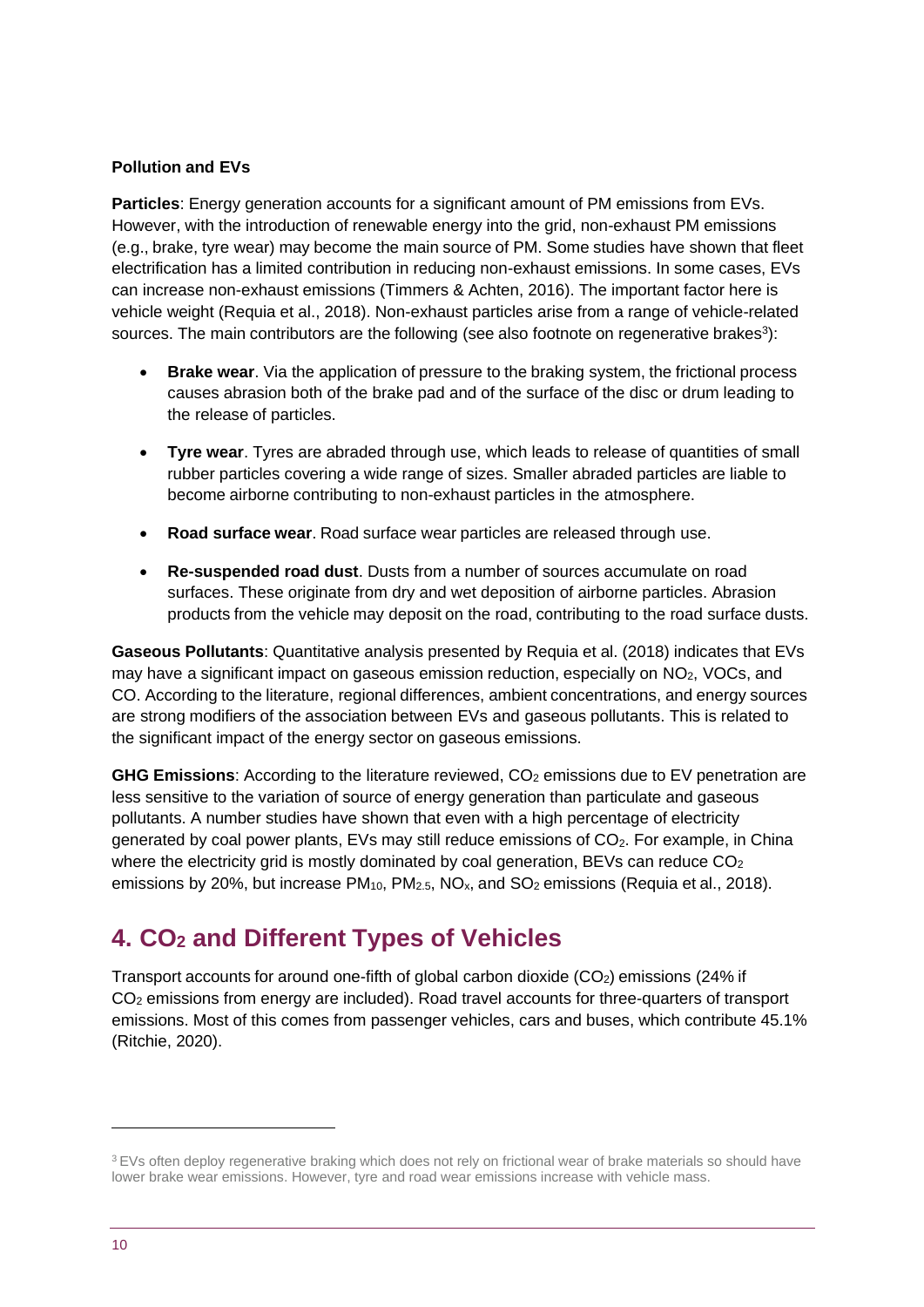Figure 3 presents a comparison of on-road travel modes according to carbon footprint. Carbon footprint is estimated by the amounts of greenhouse gases (GHG) emitted per person travelling one kilometre. This figure is sourced from the UK government methodology for GHG reporting (DBEIS, 2021). GHGs are measured in  $CO<sub>2</sub>$  equivalents ( $CO<sub>2</sub>$ eq). Small electric vehicles (EVs) have the lowest carbon footprint of travel compared to other light duty vehicles.





*Source: Ritchie, H. (2020), licensed under Creative Common Licence (CC Attribution BY 4.0 International), <https://ourworldindata.org/travel-carbon-footprint>*

# **Emissions and Electricity Generation**

An example of the impact that the source of electricity has on the carbon reduction potential of different types of vehicles can be drawn from the US (US Department of Energy – Alternative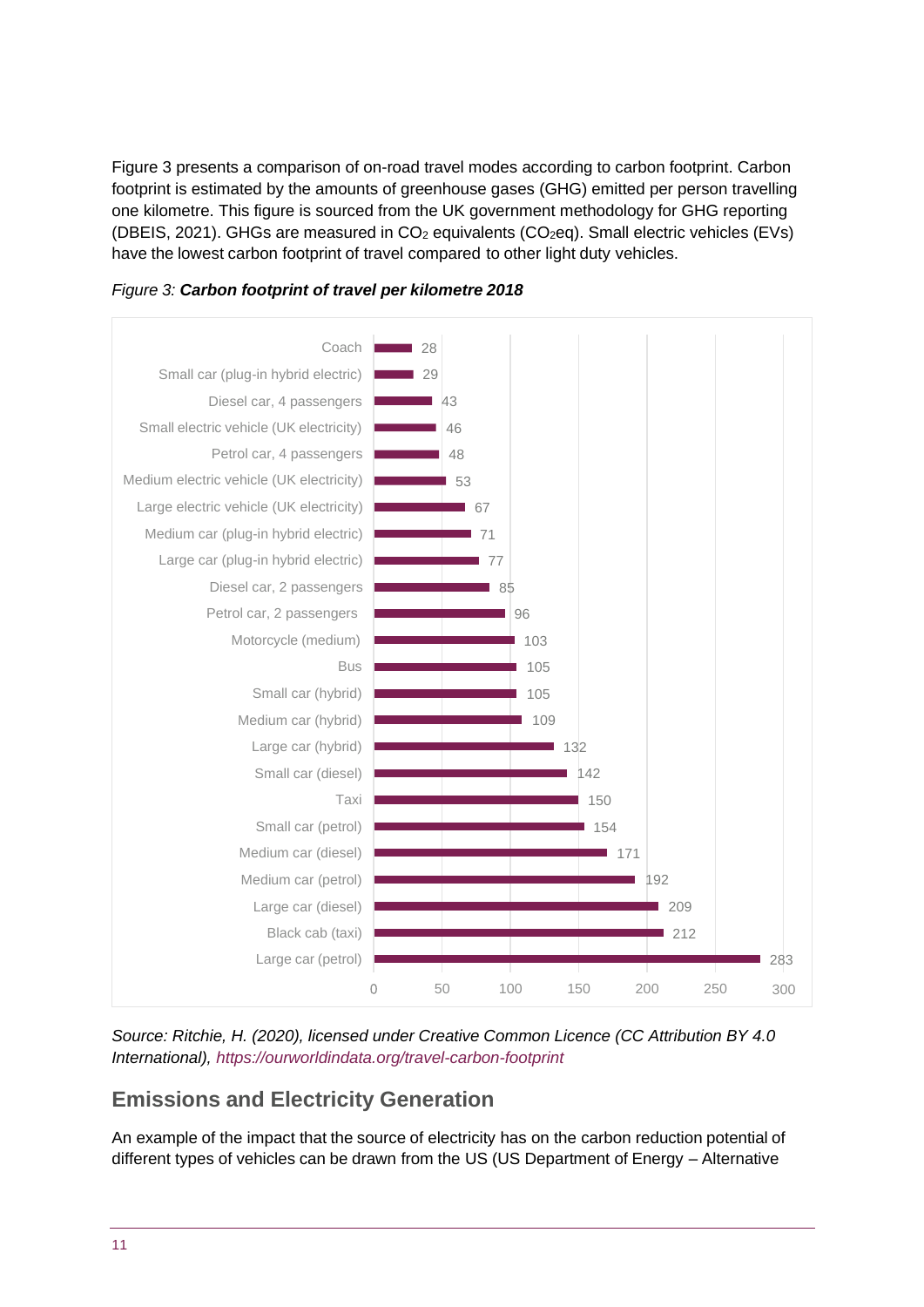Fuels Data Centre<sup>4</sup>). Here it is shown that where electricity is derived from coal power stations the potential impact of EVs is significantly reduced when compared to those states where electricity is generated from renewable sources (see figure 4 and table 1).



*Figure 4: Electricity Sources and Emissions (US Department of Energy – Alternative Fuels Data Centre)*

**National Averages** 



Annual Emissions per Vehicle



<sup>4</sup> [https://afdc.energy.gov/vehicles/electric\\_emissions.html](https://afdc.energy.gov/vehicles/electric_emissions.html)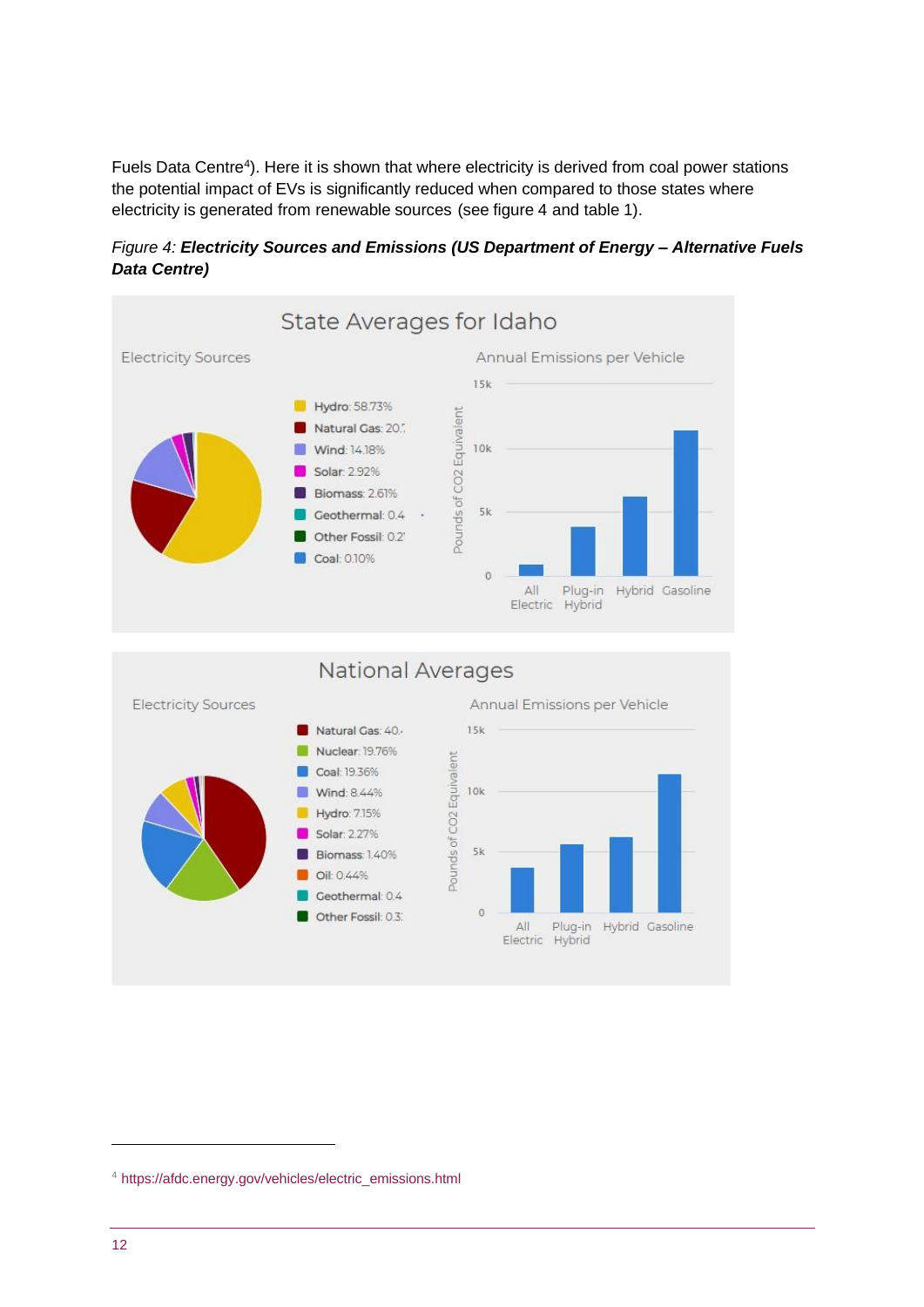

*Source: US Department of Energy, reused under copyright permissions from the US Department of Energy (DOE), [https://afdc.energy.gov/vehicles/electric\\_emissions.html](https://afdc.energy.gov/vehicles/electric_emissions.html)*

#### *Table 1: Electricity Sources and Emissions*

|                                          | <b>All Electric</b> | <b>Plug in Hybrid</b> | <b>Hybrid</b> | <b>Gasoline</b> |
|------------------------------------------|---------------------|-----------------------|---------------|-----------------|
| <b>Idaho - CO2 Equivalent</b>            | 952                 | 3,899                 | 6,258         | 11,435          |
| <b>National Average - CO2 Equivalent</b> | 3,774               | 5,680                 | 6,258         | 11,435          |
| West Virginia - CO2 Equivalent           | 8,945               | 8,941                 | 6,258         | 11,435          |

<span id="page-12-0"></span>*Source: US Department of Energy, reused under copyright permissions from the US Department of Energy (DOE), [https://afdc.energy.gov/vehicles/electric\\_emissions.html](https://afdc.energy.gov/vehicles/electric_emissions.html)*

# **5. Annotated Bibliography - Emissions and Different Types of Vehicles**

### **Non-Exhaust Particulate Emissions**

#### **Timmers, V. & Achten, P. (2016). Non-exhaust PM Emissions from electric vehicles. Atmospheric Environment 134.<http://www.soliftec.com/NonExhaust%20PMs.pdf>**

By analysing the existing literature on non-exhaust emissions of different vehicle categories, this review found that there is a positive relationship between weight and non-exhaust PM emission factors. In addition, electric vehicles (EVs) were found to be 24% heavier than equivalent internal combustion engine vehicles (ICEVs). As a result, total  $PM_{10}$  emissions from EVs were found to be equal to those of modern ICEVs. PM<sub>2.5</sub> emissions were only 1–3% lower for EVs compared to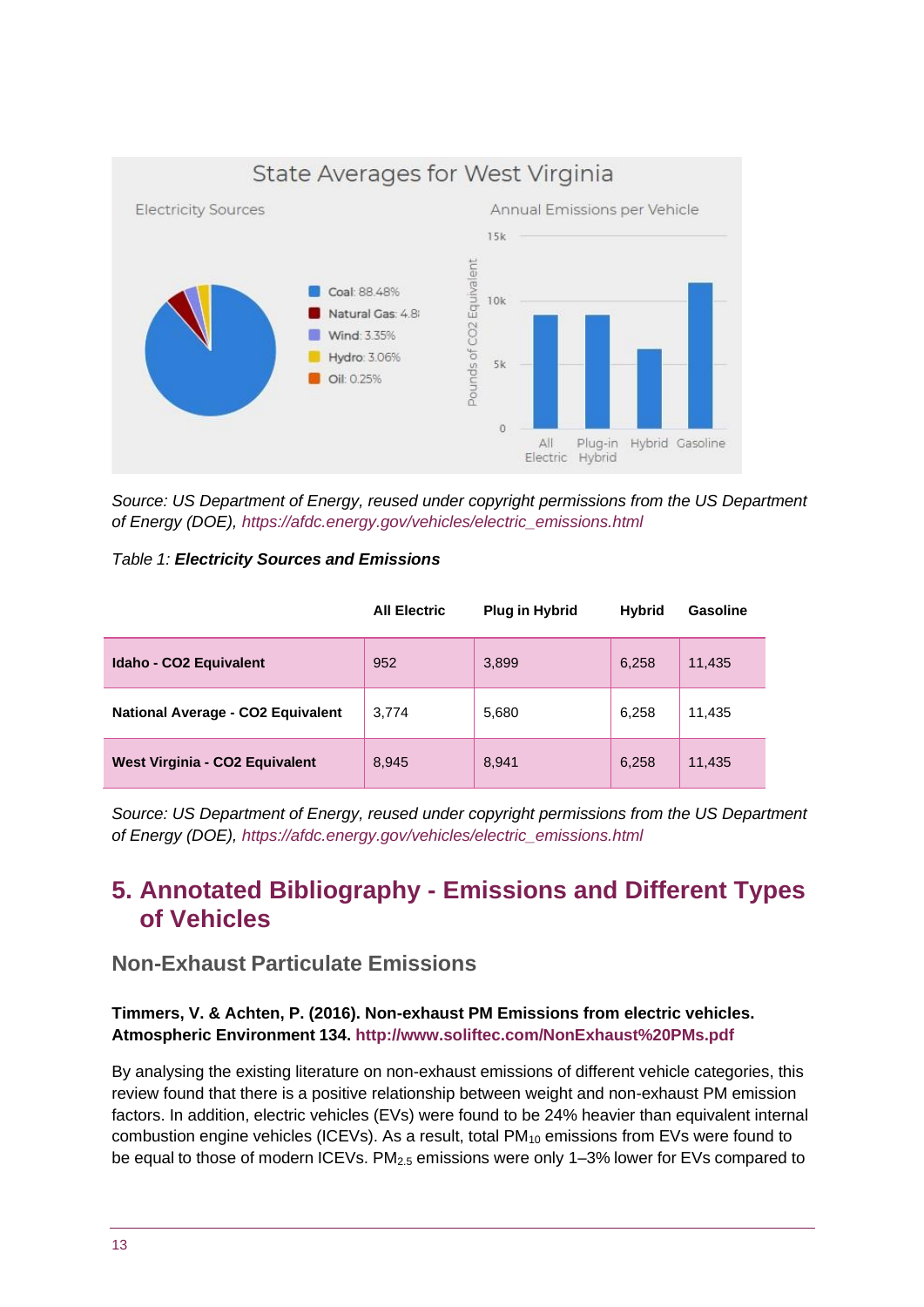modern ICEVs. Therefore, it could be concluded that the increased popularity of electric vehicles will likely not have a great effect on PM levels. Non-exhaust emissions already account for over 90% of  $PM_{10}$  and 85% of  $PM_{2.5}$  emissions from traffic. These proportions will continue to increase as exhaust standards improve and average vehicle weight increases. Future policy should consequently focus on setting standards for non-exhaust emissions and encouraging weight reduction of all vehicles to significantly reduce PM emissions from traffic.

- A positive relationship exists between vehicle weight and non-exhaust emissions.
- Electric vehicles are 24% heavier than their conventional counterparts.
- Electric vehicle PM emissions are comparable to those of conventional vehicles.
- Non-exhaust sources account for 90% of  $PM_{10}$  and 85% of  $PM_{2.5}$  from traffic.
- Future policy should focus on reducing vehicle weight.

#### *Table 2: Comparison between expected PM<sup>10</sup> emissions of EVs, gasoline and diesel ICEVs*

*This table has been removed for copyright reasons. The table can be viewed at <https://www.sciencedirect.com/science/article/pii/S135223101630187X>*

*Source: Timmers & Achten, 2016: 15*

#### *Table 3: Comparison between expected PM2.5 emissions of EVs, gasoline and diesel ICEVs*

*This table has been removed for copyright reasons. The table can be viewed at <https://www.sciencedirect.com/science/article/pii/S135223101630187X>*

*Source: Timmers & Achten, 2016: 15*

#### **OECD (2020). Non-exhaust Particulate Emissions from Road Transport: An Ignored Environmental Policy Challenge. OECD. [https://www.oecd.org/env/highlights-non](https://www.oecd.org/env/highlights-non-exhaust-particulate-emissions-from-road-transport.pdf)[exhaust-particulate-emissions-from-road-transport.pdf](https://www.oecd.org/env/highlights-non-exhaust-particulate-emissions-from-road-transport.pdf)**

This report estimates the non-exhaust PM emission factors from electric vehicles and compares these factors with those of ICEV. Assuming lightweight EVs (i.e. with battery packs enabling a driving range of about 100 miles), the report finds that EVs emit an estimated 11 -13% less nonexhaust PM<sub>2.5</sub> and 18-19% less PM<sub>10</sub> than ICEVs. Assuming that EV models are heavier (with battery packs enabling a driving range of 300 miles or higher), however, the report finds that they reduce PM<sub>10</sub> by only 4-7% and increase PM<sub>2.5</sub> by 3-8% relative to conventional vehicles. Additional simulations indicate that the uptake of electric vehicles will lead to very marginal decreases in total PM emissions from road traffic in future years. In scenarios where electric vehicles comprise 4% and 8% of the vehicle stock in 2030, their penetration reduces PM emissions by 0.3%-0.8% relative to current levels.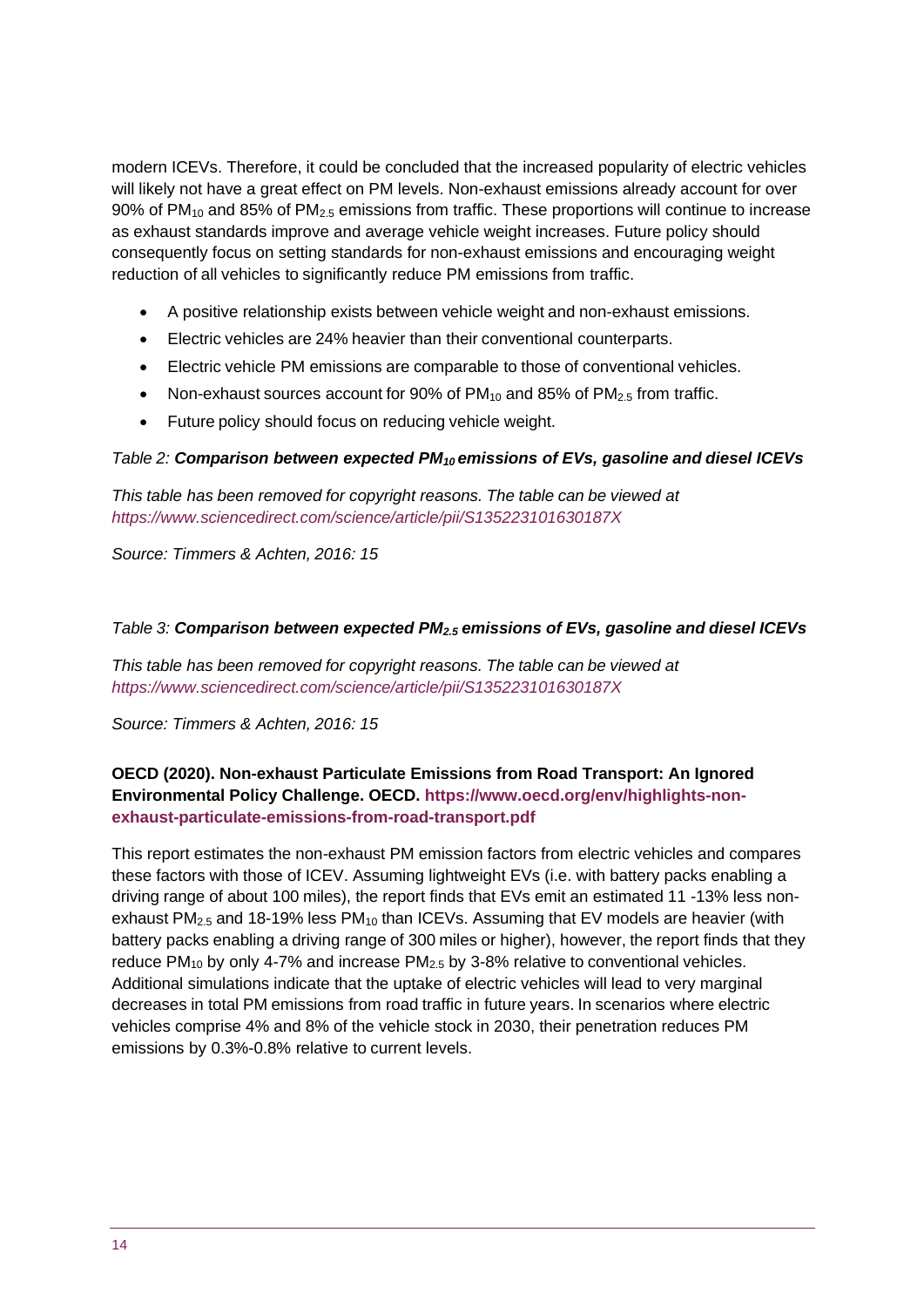#### *Table 4: Net Change in Total Non-Exhaust Emission Factors of BEVs Relative to Gasoline ICEVs (Percentage Points)*

|              | <b>Assumed electric</b><br>vehicle weight | <b>Passenger cars</b> | <b>Sport utility</b><br>vehicles | <b>Light commercial</b><br>vehicles |
|--------------|-------------------------------------------|-----------------------|----------------------------------|-------------------------------------|
| <b>PM2.5</b> | Lighter weight                            | $-12.8$               | $-11.2$                          | $-13.3$                             |
|              | Heavier weight                            | $+2.6$                | $+7.5$                           | $+7.8$                              |
| <b>PM10</b>  | Lighter weight                            | $-17.8$               | $-18.0$                          | $-19.3$                             |
|              | Heavier weight                            | $-6.5$                | $-4.5$                           | $-5.5$                              |

*Source: OECD, 2020. Reproduced with permission from OECD Publications. <https://www.oecd.org/env/highlights-non-exhaust-particulate-emissions-from-road-transport.pdf>*

The report concludes that:

- Developing effective mitigation policies for non-exhaust emissions will require a robust evidence base regarding the factors that influence the magnitude of their negative impacts. To this end, policy makers should prioritise advancing the state of knowledge on non-exhaust emissions and establishing standardised approaches to measuring them.
- Promising mitigation measures include vehicle light-weighting, regulations on tyre composition, urban vehicle access regulations and the promotion of public transport, walking and cycling.

### **Criteria Pollutants (PM, NOx, CO, HCs)**

**Winkler, S. et al. (2018). Vehicle criteria pollutant (PM, NOx, CO, HCs) emissions: how low should we go? Climate and Atmospheric Science, 1 (26), pp. <https://www.nature.com/articles/s41612-018-0037-5#Tab1>**

This article reviews historical vehicle emission and air quality trends, discuss the future outlook for air quality, and notes that modern ICEV typically have lower exhaust emissions than BEV upstream emissions.

As vehicle exhaust emissions have decreased, non-exhaust emissions have become relatively more important. In particular, PM emitted from tyre and brake wear is now comparable to exhaust emissions, as shown in Table 5 but BEVs and ICE vehicles can have different emission levels. Tyre wear is a function of many factors: heavier BEVs are expected to give more tyre wear PM emissions while brake wear PM emissions can be lower on electrified vehicles, which use regenerative braking.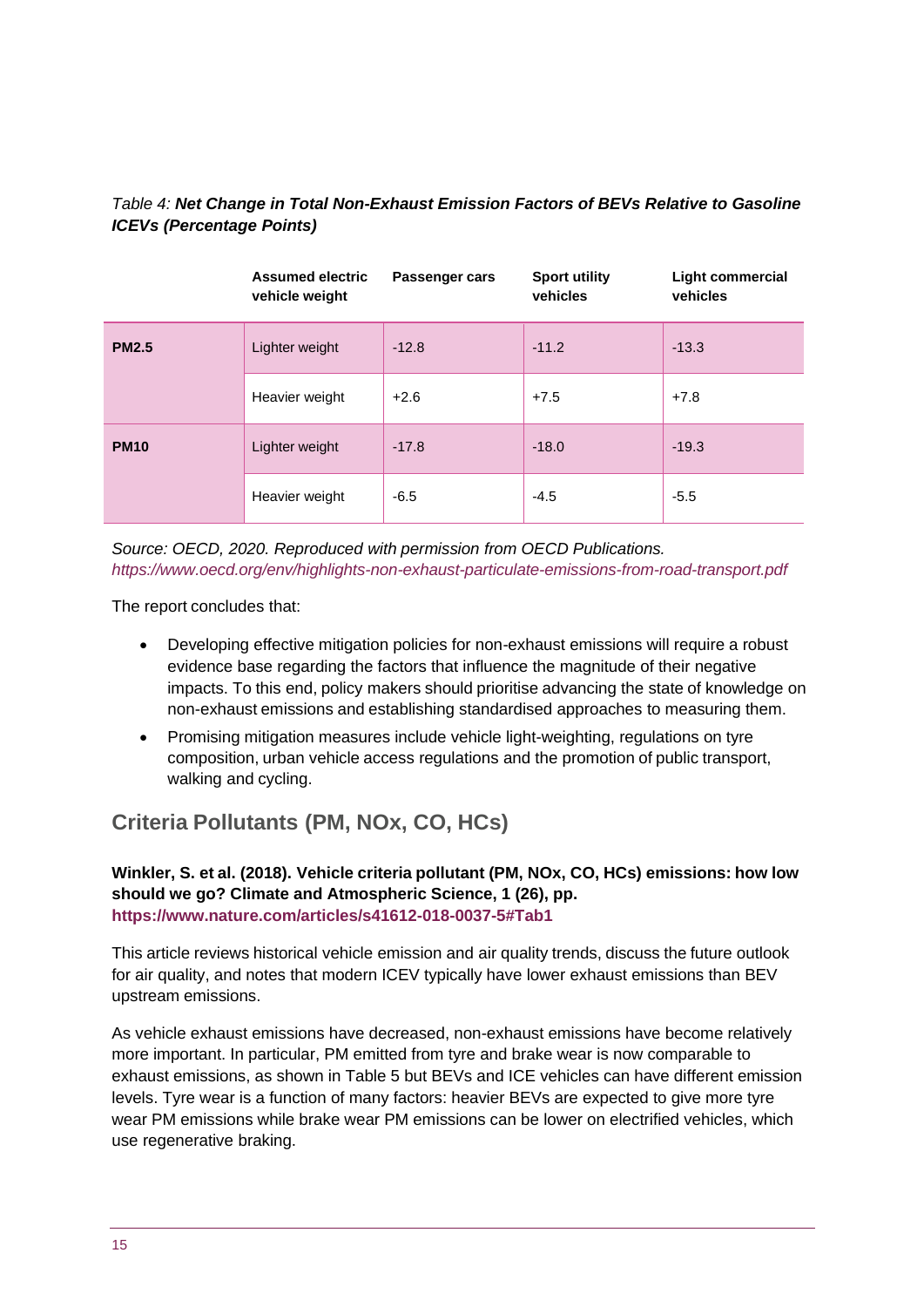Table 5: Comparison of US and EU vehicle emission standards with emissions from selected gasoline ICE vehicles and BEVs, and non-exhaust brake wear and tyre wear emissions (Winkler, et al., 2018: 3)

|                                               | mg/km            |                |            |            |            |  |  |  |
|-----------------------------------------------|------------------|----------------|------------|------------|------------|--|--|--|
|                                               | <b>PM2.5</b>     | $NOx + HC$     | <b>NOx</b> | <b>SO2</b> | CO         |  |  |  |
| Vehicle standards (test cycle)                |                  |                |            |            |            |  |  |  |
| <b>US Tier 3</b>                              | $\overline{2}$   | 53             |            | 0.6a       | 1057       |  |  |  |
| Euro 6 (gasoline)                             | 0.3 <sub>b</sub> | 170            | 60         |            | 500        |  |  |  |
| Euro 6 (diesel)                               | 0.3 <sub>b</sub> |                | 80         |            |            |  |  |  |
| <b>US 2017 ICE</b>                            |                  |                |            |            |            |  |  |  |
| Best-in-class (HEV) (test cycle)              | 0.06c            | $\overline{2}$ | 0.3        |            | 31         |  |  |  |
| 2016 fleet averaged (on-road)                 |                  | 66             | 28         |            | 231        |  |  |  |
| <b>EU ICE</b>                                 |                  |                |            |            |            |  |  |  |
| Average Euro 6 gasoline DI ICE (RDE)          | $0.2 - 0.4b$     |                | $12 - 20$  |            | $17 - 100$ |  |  |  |
| <b>Typical 2017 BEV electricity emissions</b> |                  |                |            |            |            |  |  |  |
| 2014 US elec. grid                            | $\overline{7}$   | 71             | 70         | 123        |            |  |  |  |
| 2016 US elec. grid                            |                  |                | 37         | 41         |            |  |  |  |
| 2030 US elec. grid                            |                  |                | 30         | 32         |            |  |  |  |
| <b>Brake and Tire Wear</b>                    |                  |                |            |            |            |  |  |  |
| <b>Brake wear</b>                             | $2 - 6$          |                |            |            |            |  |  |  |
| <b>Tire wear</b>                              | $1-5$ (PM2.5)    |                |            |            |            |  |  |  |
|                                               | 4-13 (PM10)      |                |            |            |            |  |  |  |

*Source: Winkler et al. (2018). Reproduced under Creative Commons Attribution 4.0 International*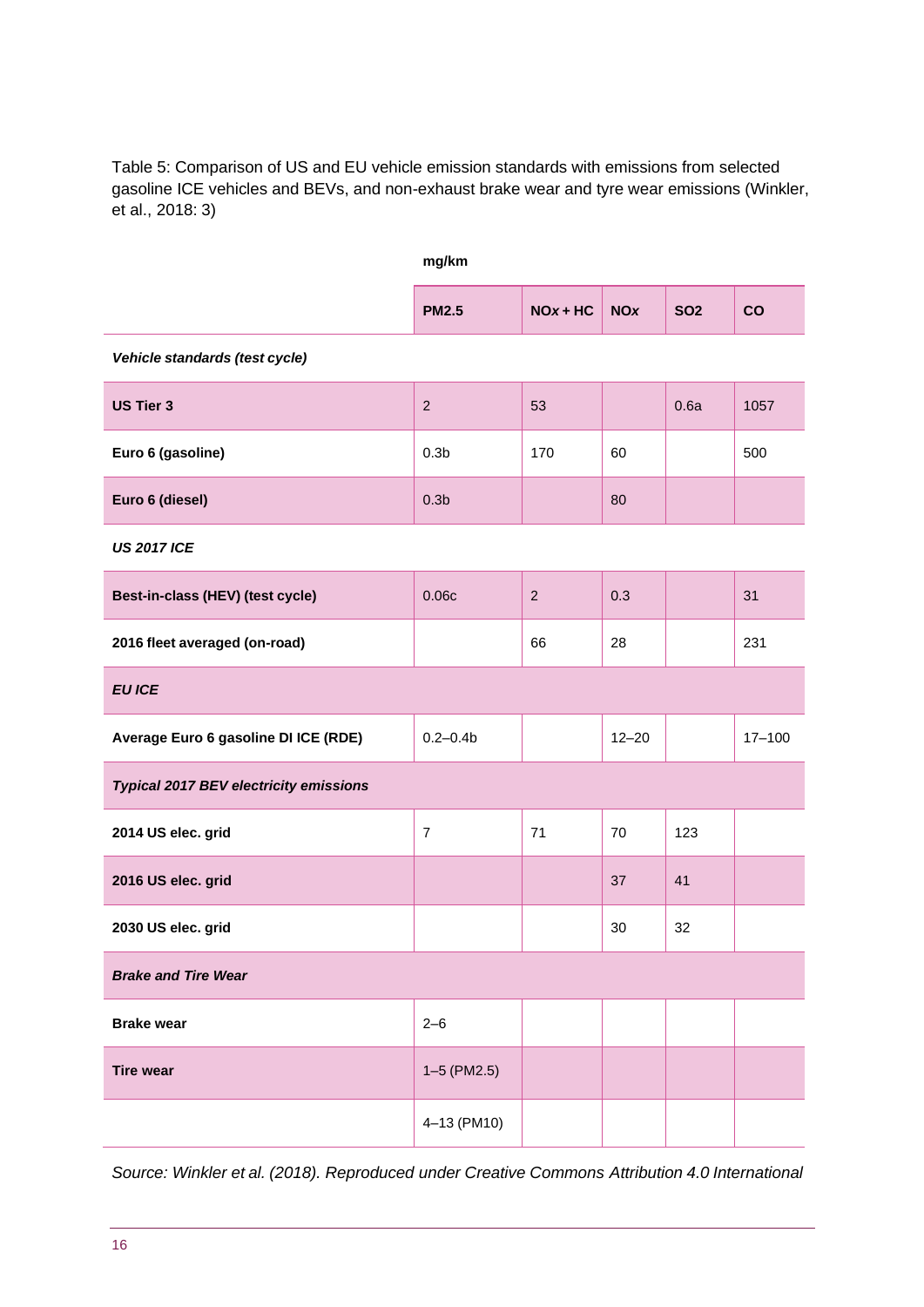Data and observations indicate ICE vehicle emissions may be approaching a ZEV-equivalent level. Modelling shows that successively more stringent vehicle regulations provide diminishing air quality benefit. As the vehicle sector emits a smaller share of the total emissions, other emission-reduction strategies can be more cost-effective in improving air quality. For example, reducing emissions from non-vehicle sources (power generation, house heating, off-road equipment) will yield a greater impact on air quality. Future vehicle emission-reduction efforts might be more profitably targeted on reducing the effect of gross emitters, which represents 2 – 5% of the fleet but can produce up to half the emissions. PHEVs may be used in electric mode where ICE bans are present, offering a solution for commercial, medium-, and heavy-duty vehicles whose duty cycles are not amenable to a fully electric platform. Going forward it will be important to have a more holistic view of emission sources and to assess the most cost-effective actions to achieve the desired air quality improvements.

#### **Ghaffarpasand, O. et al. (2020) Real-world assessment of vehicle air pollutant emissions subset by vehicle type, fuel and EURO class: New findings from the recent UK EDAR field campaigns, and implications for emissions restricted zones***.* **Science of The Total Environment, 734. <https://doi.org/10.1016/j.scitotenv.2020.139416>**

This paper reports upon and analyses vehicle emissions measured by the Emissions Detecting and Reporting (EDAR) system, a Vehicle Emissions Remote Sensing System (VERSS) type device, used in five UK based field campaigns in 2016 and 2017. In total 94,940 measurements were made of 75,622 individual vehicles during the five campaigns. The measurements are subset into vehicle type (bus, car, HGV, minibus, motorcycle, other, plant, taxi, van, and unknown), fuel type for car (petrol and diesel), and EURO class, and particulate matter (PM), nitric oxide (NO) and nitrogen dioxide  $(NO<sub>2</sub>)$  are reported. In terms of recent EURO class emission trends, NO and NOx emissions decrease from EURO 5 to EURO 6 for nearly all vehicle categories. Interestingly, taxis show a marked increase in  $NO<sub>2</sub>$  emissions from EURO 5 to EURO 6. Perhaps most concerning is a marked increase in PM emissions from EURO 5 to EURO 6 for HGVs. Another noteworthy observation was that vans, buses and HGVs of unknown EURO class were often the dirtiest vehicles in their classes, suggesting that where counts of such vehicles are high, they will likely make a significant contribution to local emissions.

### **Green House Gas Emissions**

#### **Onn, C. et al. (2017). Greenhouse gas emissions associated with electric vehicle charging: The impact of electricity generation mix in a developing country. Transportation Research Part D 64. <https://doi.org/10.1016/j.trd.2017.06.018>**

The object of this paper was to perform a well-to-wheel life cycle assessment for calculating the greenhouse gas emissions attributable to the usage of ICEVs, HEVs and EVs in Malaysia. The results show that running EVs with the existing national grid will produce an average of 7% more GHG emissions than HEVs over the same distance. However, they will produce an average of 19% less GHG emissions than the ICEVs. Overall the GHG emissions produced through the usage of EVs are substantial based on the well-to-wheel analysis, as the environmental profile of EVs is linked with the national grid. Therefore, in order to accrue the benefit of EVs in terms of climate change and global warming mitigation, modernisation and transformation of the national grid towards greener sources should be undertaken.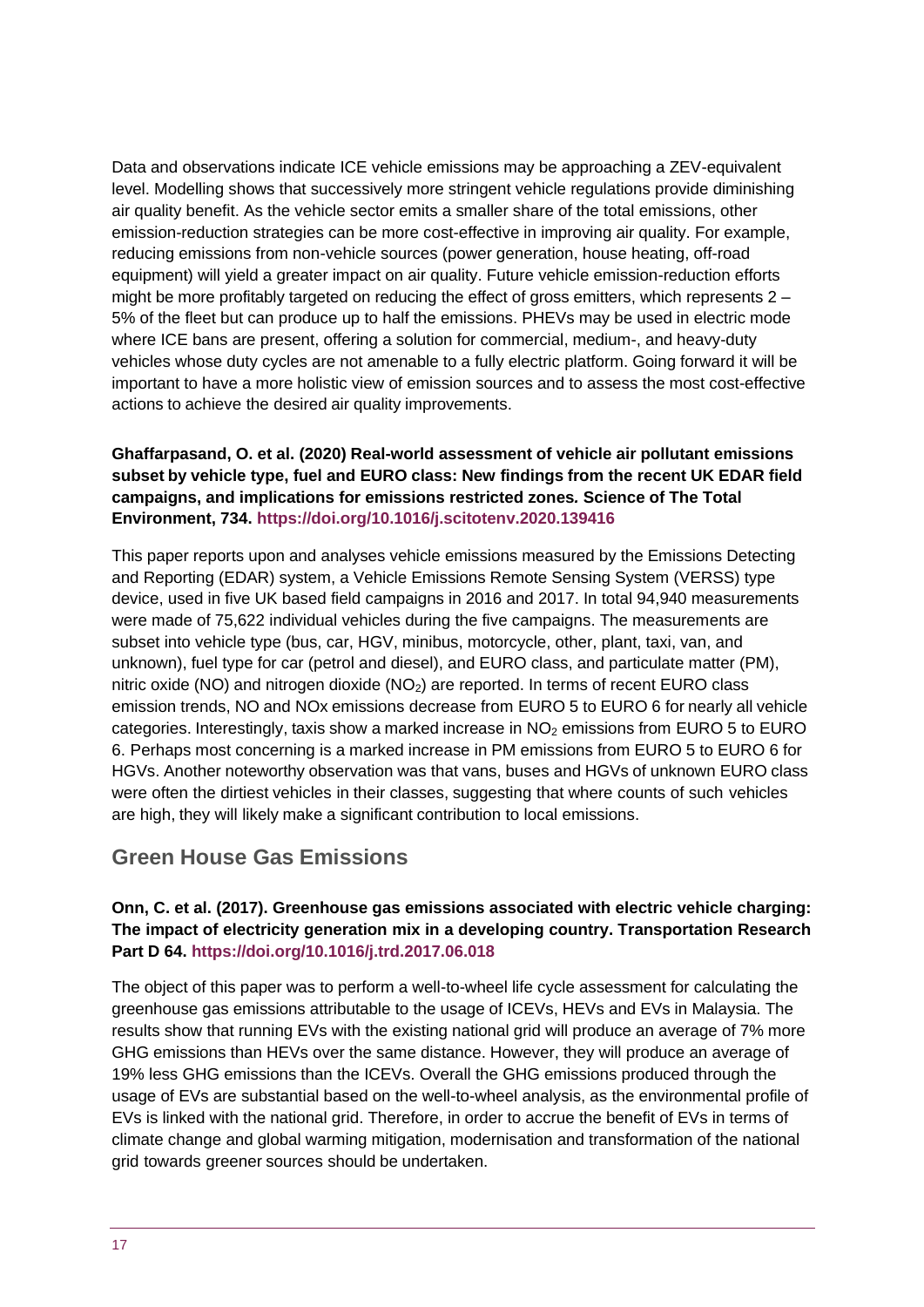The well-to-wheel analysis were conducted to calculate the potential greenhouse gas (GHG) emission generated by usage of EVs, HEVs and ICEVs in Malaysia. The well-to-wheel analysis revealed that EVs running in the Malaysian electricity mix will, on average, produce at least 6.4% to 7.9% more GHG emissions (g  $CO<sub>2</sub>$  e.q.) than HEVs at the same distance. However, they will produce an average of 16–22.5% fewer GHG emissions than the ICEVs. The Nissan Leaf in all analysis produced more GHG emissions than all HEVs at the same driving distance. It even performs badly under the JC08 test when compared to the Honda Jazz Petrol and the Honda City Petrol. However, the Mitsubishi I-Miev, which is the smallest among all models, produced remarkably low emissions in the JC08 test, outperforming all models except the Toyota Prius C. In the EPA test, the Mitsubishi I-Miev produced more GHG emissions than the Toyota Prius Hybrid, Toyota Prius C and Honda Jazz Hybrid.

#### **Figure 5: Climate change impact (kg CO2eq) VS Car Model**

This Figure has been removed for copyright reasons. The figure can be viewed at [https://www.sciencedirect.com/science/article/pii/S1361920916308823?casa\\_token=2msHQz9o](https://www.sciencedirect.com/science/article/pii/S1361920916308823?casa_token=2msHQz9oDdYAAAAA%3AgTTT8myXh9T4seS8NZXzOu8_-y_EqyxbnQWt4uaM4bajP7ipQh0xjvfA556QF7-HtjzQAHM) [DdYAAAAA:gTTT8myXh9T4seS8NZXzOu8\\_-y\\_EqyxbnQWt4uaM4bajP7ipQh0xjvfA556QF7-](https://www.sciencedirect.com/science/article/pii/S1361920916308823?casa_token=2msHQz9oDdYAAAAA%3AgTTT8myXh9T4seS8NZXzOu8_-y_EqyxbnQWt4uaM4bajP7ipQh0xjvfA556QF7-HtjzQAHM) **[HtjzQAHM](https://www.sciencedirect.com/science/article/pii/S1361920916308823?casa_token=2msHQz9oDdYAAAAA%3AgTTT8myXh9T4seS8NZXzOu8_-y_EqyxbnQWt4uaM4bajP7ipQh0xjvfA556QF7-HtjzQAHM)** 

#### *Source: Onn et al, 2018: 20*

The study indicates that Malaysia is not ready for EVs as its electricity generation is still largely dominated by fossil fuels. Based on the well-to-wheel analysis, the GHG emissions produced through the usage of EVs are substantial and it will continue to be so if no change is made to the electricity generation in the near future. Therefore, in order to accrue the benefit of EVs in terms of climate change and global warming mitigation, modernisation and transformation of the national grid towards greener sources should be undertaken.

Alternatively, the introduction of EVs could act as a potential drive for improving and cleaning up the national electricity grid, as well as a catalyst that would create a sustainable long-term solution for the policymaker to easily regulate and optimise the urban transportation system through combining millions of mobile emissions into a few stationary emissions (power plants). These calculations will assist policymakers, automakers, researchers, investors and consumers in assessing the level of GHG emissions produced by different types of vehicles (ICEVs, HEVs and EVs) and also providing a foundation for effective decisions on policies, research and investments in future transport energy.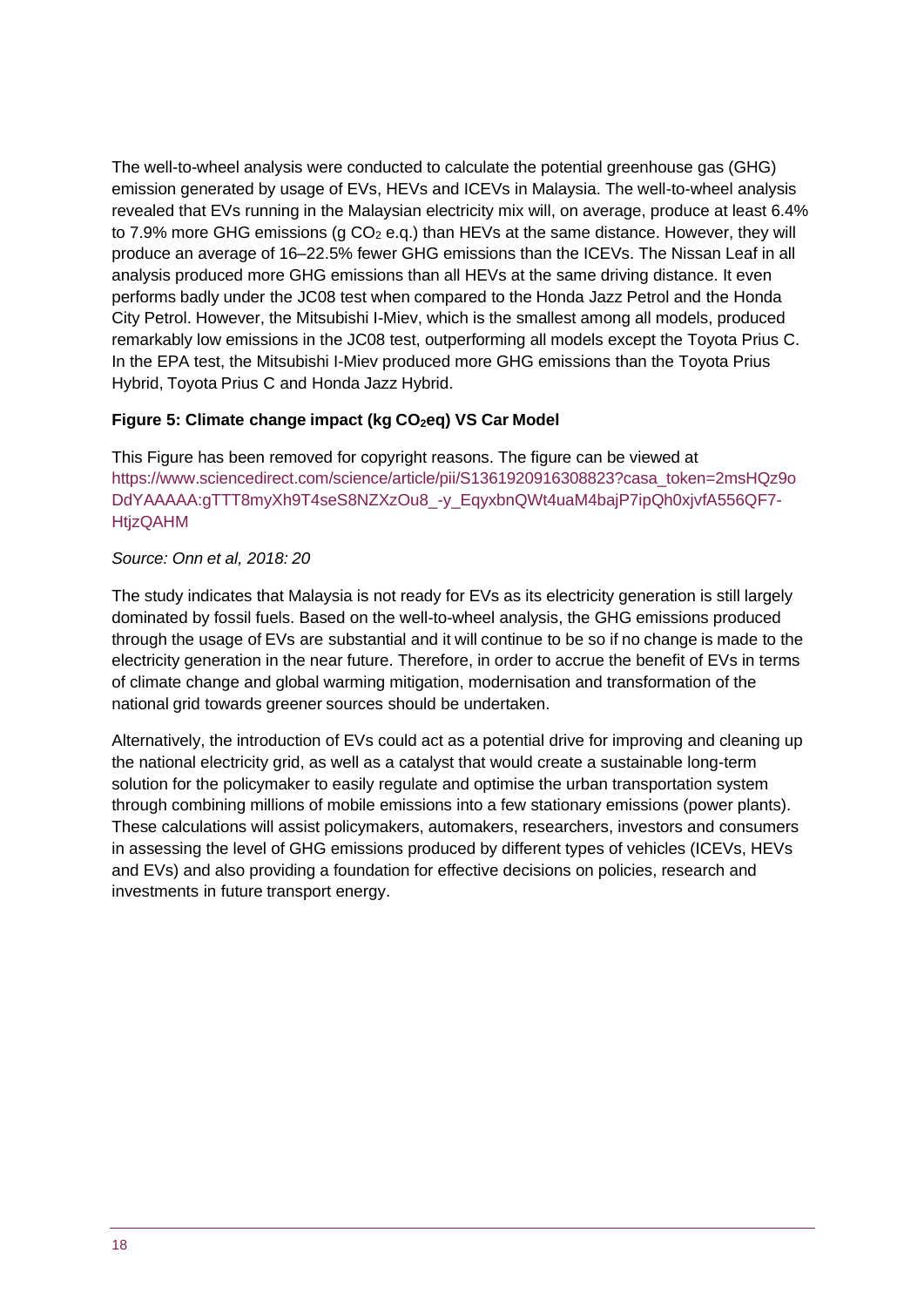#### *Table 6: The Projected GHG emission for each vehicle in per 100 km.*

This Figure has been removed for copyright reasons. The figure can be viewed at [https://www.sciencedirect.com/science/article/pii/S1361920916308823?casa\\_token=2msHQz9o](https://www.sciencedirect.com/science/article/pii/S1361920916308823?casa_token=2msHQz9oDdYAAAAA%3AgTTT8myXh9T4seS8NZXzOu8_-y_EqyxbnQWt4uaM4bajP7ipQh0xjvfA556QF7-HtjzQAHM) [DdYAAAAA:gTTT8myXh9T4seS8NZXzOu8\\_-y\\_EqyxbnQWt4uaM4bajP7ipQh0xjvfA556QF7-](https://www.sciencedirect.com/science/article/pii/S1361920916308823?casa_token=2msHQz9oDdYAAAAA%3AgTTT8myXh9T4seS8NZXzOu8_-y_EqyxbnQWt4uaM4bajP7ipQh0xjvfA556QF7-HtjzQAHM) [HtjzQAHM](https://www.sciencedirect.com/science/article/pii/S1361920916308823?casa_token=2msHQz9oDdYAAAAA%3AgTTT8myXh9T4seS8NZXzOu8_-y_EqyxbnQWt4uaM4bajP7ipQh0xjvfA556QF7-HtjzQAHM)

*Source: Onn et al, 2018: 20*

#### **Biofuels**

#### **Dias, D. et al. (2019). Modelling of Emissions and Energy Use from Biofuel Fuelled Vehicles at Urban Scale. Sustainability. <https://www.mdpi.com/2071-1050/11/10/2902>**

The main objective of this paper was to estimate the emissions and energy use from bio-fuelled vehicles by using an integrated and flexible modelling approach at the urban scale in order to contribute to the understanding of introducing biofuels as an alternative transport fuel. The results of this study indicate that the increase of biofuels blends would have a beneficial effect on particulate matter (PM2.5) emissions reduction for the entire road network (−3.1% [−3.8% to −2.1%] by kg). In contrast, an overall negative effect on nitrogen oxides (NOx) emissions at urban scale is expected, mainly due to the increase in bioethanol uptake. Moreover, the results indicate that, while there is no noticeable variation observed in energy use, fuel consumption is increased by over 2.4% due to the introduction of the selected biofuels blends.

#### *Table 7: Variation (average and uncertainty range) of PM2.5 and NOx emissions within Coimbra for selected biofuels scenarios*

*The table has been removed for copyright reasons. The table can be viewed on <https://www.mdpi.com/2071-1050/11/10/2902/htm>*

*Source: Dias et al, 2019: 10*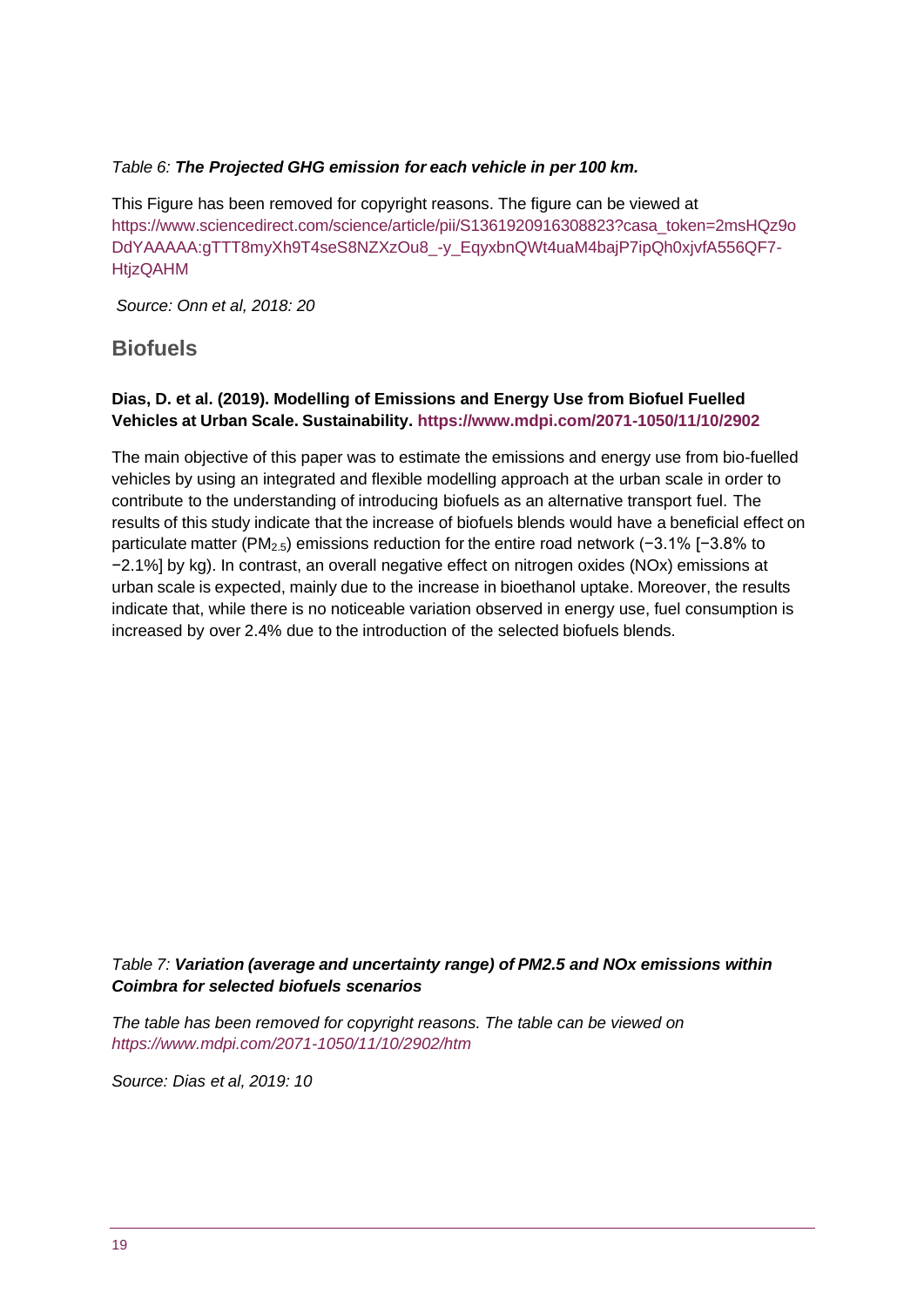**Balali, Y. & Stegen, S. (2021). Review of energy storage systems for vehicles based on technology, environmental impacts, and costs. Renewable and Sustainable Energy Reviews 135. <https://ideas.repec.org/a/eee/rensus/v135y2021ics1364032120304755.html>**

This paper provides a review of energy systems for light-duty vehicles and highlights the main characteristics of electric and hybrid vehicles based on power train structure, environmental perspective, and cost. The review provides an overview of different solutions possible, which have the potential to significantly reduce GHG emissions in the transportation sector.

#### *Table 8: The comparison of the main characteristics of Electric Vehicles (BEVs, PHEVs, HEVs, FCEVs)*

*The table has been removed for copyright reasons. The table can be viewed at <https://ideas.repec.org/a/eee/rensus/v135y2021ics1364032120304755.html>*

Source: Balali, Y. & Stegen, S. (2021: 9)

#### **Ajanovic, A. & Haas, R. (2017). Electric vehicles: solution or new problem? Environ Dev Sustain, 20. <https://doi.org/10.1007/s10668-018-0190-3>**

In this paper, some of the major barriers and the future challenges of EVs are discussed. The current problems are mainly attributed to two categories: (1) the battery performances and costs, as well as battery production including issue of material availability and (2) environmental benefits of EVs depending on the sources used for the electricity generation and their carbon intensity. The major conclusions are that (1) research and development with respect to batteries has by far the highest priority and (2) it has to be ensured that the electricity used in EVs is generated largely from renewable energy sources.

To assess full environmental impact of different types of automotive technologies, we need to consider all emissions that occur in the whole energy supply chain. Total GHG emissions of vehicles are dependent on energy used in cars. The total carbon intensity of grid electricity is dependent on the emissions caused during fuel upstream production, fuel combustion at power plants, and the electricity losses in transmission and distribution. It can be very different from country to country depending on the energy mix used in electricity production.

If the same type of BEV is charged by electricity mix in different countries, total  $CO<sub>2</sub>$  emissions per kilometre driven are very different. In countries with high use of RES, EVs could significantly reduce GHG emissions. In some countries (e.g., China), EVs could contribute just to the reduction in the local air pollution.

Another important issue currently discussed is the availability of materials for electric vehicles production. It could happen that due to the switch from gasoline and diesel cars to EVs we will change the dependency from oil-producing countries to lithium-producing countries, which are mainly concentrated in South America. However, with the increasing demand for EVs new and cheaper technological solutions will likely emerge in the future, mainly due to competition.

The authors conclude that electric vehicles could contribute to the reduction in some problems in the transport sector, especially to the reduction in local air pollution. However, their contribution to the reduction in GHG emissions is very dependent on the electricity mix used in EVs. Electric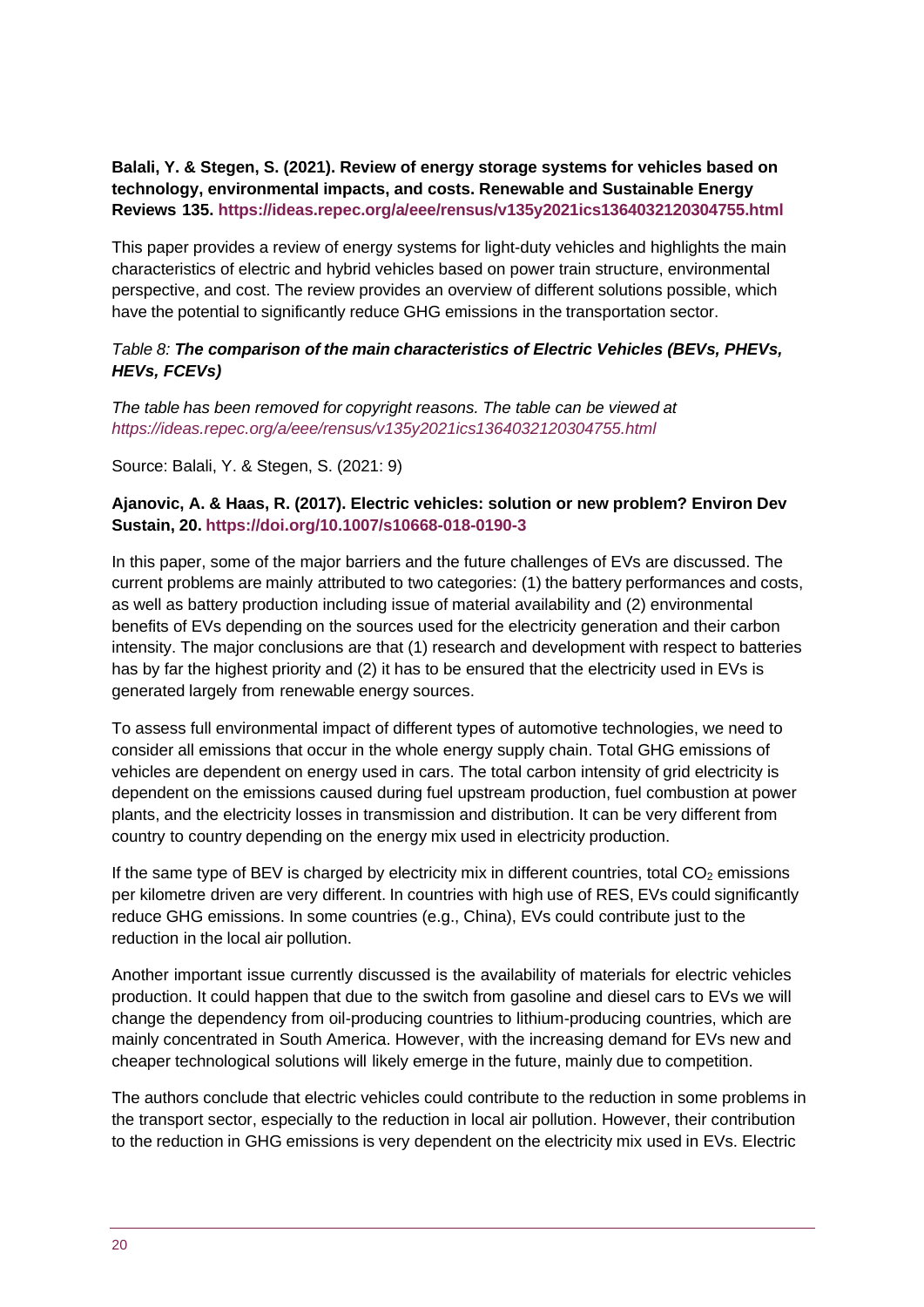vehicles could bring about environmental benefits only in countries with a very high share of RES in electricity generation.

## <span id="page-20-0"></span>**6. References**

- Air Quality Expert Group (2018). Non-Exhaust Emissions from Road Traffic. Department for Environment, Food and Rural Affairs; Scottish Government; Welsh Government; and Department of the Environment in Northern Ireland Group. [https://uk](https://uk-air.defra.gov.uk/assets/documents/reports/cat09/1907101151_20190709_Non_Exhaust_Emissions_typeset_Final.pdf)[air.defra.gov.uk/assets/documents/reports/cat09/1907101151\\_20190709\\_Non\\_Exhaust\\_E](https://uk-air.defra.gov.uk/assets/documents/reports/cat09/1907101151_20190709_Non_Exhaust_Emissions_typeset_Final.pdf) [missions\\_typeset\\_Final.pdf](https://uk-air.defra.gov.uk/assets/documents/reports/cat09/1907101151_20190709_Non_Exhaust_Emissions_typeset_Final.pdf)
- DBEIS (2021) 2020 Government greenhouse gas conversion factors for company reporting: Methodology paper. *Department for Business, Energy, and Industrial Strategy*. [https://www.gov.uk/government/publications/greenhouse-gas-reporting-conversion-factors-](https://www.gov.uk/government/publications/greenhouse-gas-reporting-conversion-factors-2021)[2021](https://www.gov.uk/government/publications/greenhouse-gas-reporting-conversion-factors-2021)
- Ghaffarpasand, O., et al. (2020a) Real-world assessment of vehicle air pollutant emissions subset by vehicle type, fuel and EURO class: New findings from the recent UK EDAR field campaigns, and implications for emissions restricted zones. Scienc e of The Total Environment, 734. <https://doi.org/10.1016/j.scitotenv.2020.139416>
- ICCT (2018). Effects of battery manufacturing on electric vehicle life-cycle greenhouse gas emissions. ICCT. [https://theicct.org/sites/default/files/publications/EV-life-cycle-](https://theicct.org/sites/default/files/publications/EV-life-cycle-GHG_ICCT-Briefing_09022018_vF.pdf)[GHG\\_ICCT-Briefing\\_09022018\\_vF.pdf](https://theicct.org/sites/default/files/publications/EV-life-cycle-GHG_ICCT-Briefing_09022018_vF.pdf)
- Jiao, J., et al. (2020) Co-benefits of reducing CO2 and air pollutant emissions in the urban transport sector: A case of Guangzhou. Energy for Sustainable Development, 59, 131-143.
- Onn, C., et al (2018). Greenhouse gas emissions associated with electric vehicle charging: The impact of electricity generation mix in a developing country . Elseiver. [https://www.sciencedirect.com/science/article/pii/S1361920916308823?casa\\_token=2WKg](https://www.sciencedirect.com/science/article/pii/S1361920916308823?casa_token=2WKgrACRfR0AAAAA%3Aew8Hoo7QSdSmfYDHxo4wCfmIMUcwjCZF_Z7wn3XFbbng27eaFRyz8VaQwNu8-1S4ykdl4Qk) [rACRfR0AAAAA:ew8Hoo7QSdSmfYDHxo4wCfmIMUcwjCZF\\_Z7wn3XFbbng27eaFRyz8V](https://www.sciencedirect.com/science/article/pii/S1361920916308823?casa_token=2WKgrACRfR0AAAAA%3Aew8Hoo7QSdSmfYDHxo4wCfmIMUcwjCZF_Z7wn3XFbbng27eaFRyz8VaQwNu8-1S4ykdl4Qk) [aQwNu8-1S4ykdl4Qk](https://www.sciencedirect.com/science/article/pii/S1361920916308823?casa_token=2WKgrACRfR0AAAAA%3Aew8Hoo7QSdSmfYDHxo4wCfmIMUcwjCZF_Z7wn3XFbbng27eaFRyz8VaQwNu8-1S4ykdl4Qk)
- Pope, F. et al. (2018). Airborne particulate matter monitoring in Kenya using calibrated low-cost sensors. Atmos. Chem. Phys., 18. [https://acp.copernicus.org/articles/18/15403/2018/acp-](https://acp.copernicus.org/articles/18/15403/2018/acp-18-15403-2018.html)[18-15403-2018.html](https://acp.copernicus.org/articles/18/15403/2018/acp-18-15403-2018.html)
- Raaschou-Nielsen, O. et al. (2013). Air pollution and lung cancer incidence in 17 European cohorts: prospective analyses from the European Study of Cohorts for Air Pollution Effects (ESCAPE). The Lancet Oncology. VOLUME 14, ISSUE 9. [https://doi.org/10.1016/S1470-](https://doi.org/10.1016/S1470-2045(13)70279-1) [2045\(13\)70279-1](https://doi.org/10.1016/S1470-2045(13)70279-1)
- Requia, W. et al. (2018). How clean are electric vehicles? Evidence-based review of the effects of electric mobility on air pollutants, greenhouse gas emissions and human health. Atmospheric Environment 185. <https://doi.org/10.1016/j.atmosenv.2018.04.040>
- Ritchie, H. (2020) Which form of transport has the smallest carbon footprint? Our World in Data. <https://ourworldindata.org/travel-carbon-footprint>
- Transport and Environment (2018). Roadmap to Decarbonising European Cars. Transport & Environment. [https://www.transportenvironment.org/sites/te/files/publications/2050\\_strategy\\_cars\\_FINAL](https://www.transportenvironment.org/sites/te/files/publications/2050_strategy_cars_FINAL.pdf)

[.pdf](https://www.transportenvironment.org/sites/te/files/publications/2050_strategy_cars_FINAL.pdf)